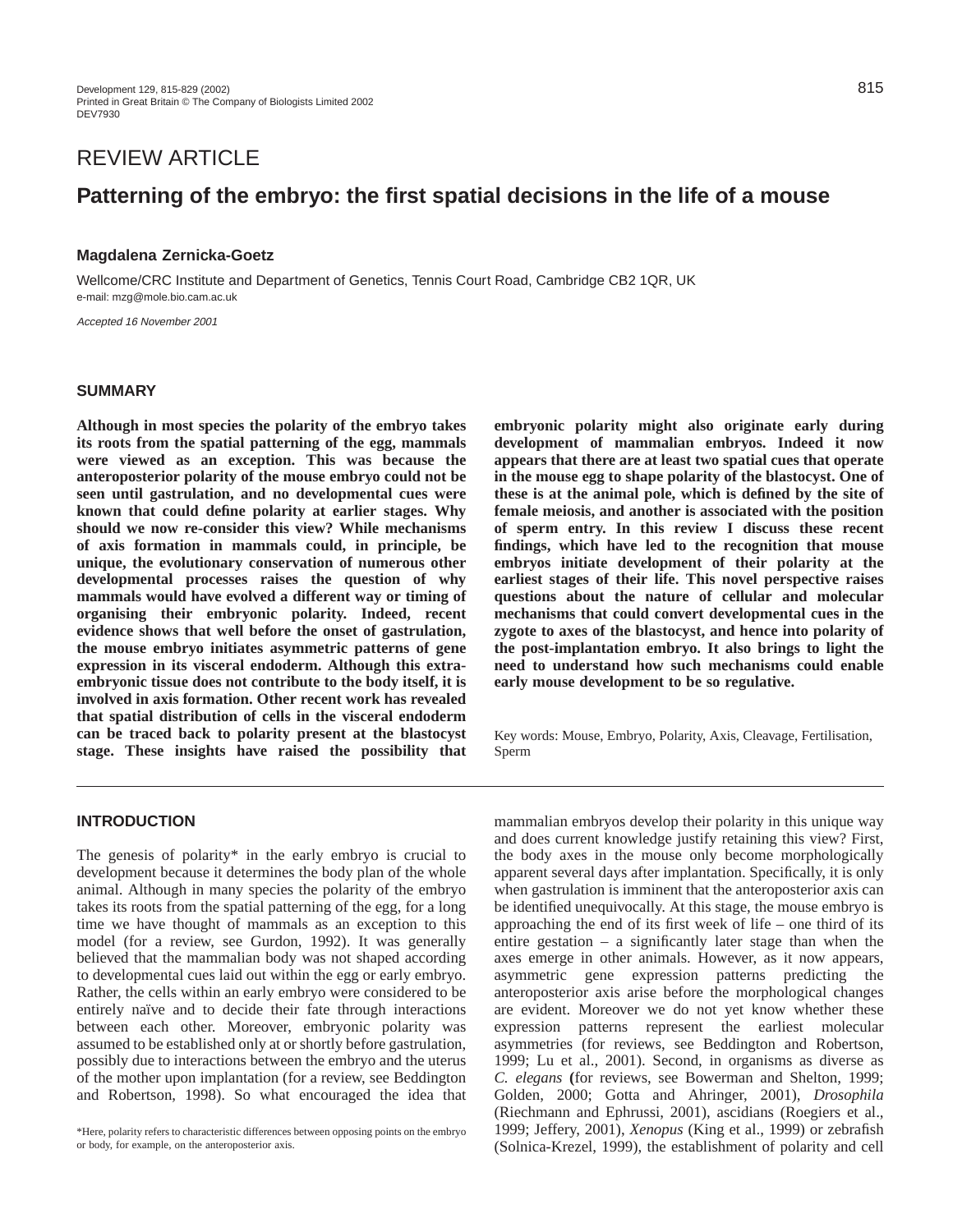fate is achieved by the programmed distribution of morphogenetic determinants; no such factors have yet been identified in mammalian embryos. Although there are reports of asymmetrically distributed proteins that appear to be inherited by specific lineages during cleavage in some mammalian eggs (Dalcq, 1957; Antczak and Van Blerkom, 1997), we still cannot judge whether these have any role in deciding cell fate. But the third and principal reason for considering mammalian embryos to be unique is the extensive developmental plasticity they display, particularly at preimplantation stages. Thus, they are able to recover from experimental perturbation that would disrupt early patterning in other organisms. If, for example, cells of early mouse embryos are removed or re-positioned, further development can still occur (for reviews, see McLaren, 1976; Papaioannou and Ebert, 1986). Because such regulative ability and early patterning were generally considered mutually exclusive properties, it was concluded that polarity was imposed upon the embryo, rather than being intrinsic to it.

But why should developmental plasticity of an embryo argue conclusively against a role for early patterning? In most, if not all, organisms, early patterning and regulative ability seem actually to peacefully co-exist. In *C. elegans*, for example, the polarity of which was initially considered to be entirely dependent on early patterning (a so-called 'mosaic' embryo), it is now known that some regulative capacity allows cells to shape their fate in response to extrinsic information (for a review, see Labouesse and Mango, 1999). Conversely other organisms, such as sea urchins, which have substantial regulative capacity, appear to have their patterning established at early stages (Horstadius, 1973; Cameron et al., 1989; Davidson, 1989; McCain and McClay, 1994; Angerer and Angerer, 1999). Even the frog embryo, which was once regarded as an archetype of regulative development, has been revealed to be under maternal influence in specifying cell fate (for a review, see Sullivan et al., 1999). Similarly, spatial patterning and regulation both play their part in establishing polarity in chick embryos (for a review, see Bachvarova, 1999). Such interplay between early patterning and regulation could specify embryonic polarity in a way that is less determinative and endows the embryo with developmental flexibility.

There is some risk that emphasising the regulative capacity of mammalian embryos might have inadvertently delayed understanding of whether development of their polarity involves any early (pre-implantation) patterning. When we now re-consider the experimental manipulations of mouse embryos reported from the 1960s to the 1980s, we find that they were carried out without regard to the polarity of the egg or early embryo. Those early studies on cell fate and potency focussed, instead, on the analysis of cellular differentiation, specifically into the two embryonic lineages: inner cell mass (ICM) and trophectoderm (e.g. Tarkowski and Wroblewska, 1967; Kelly, 1977; Rossant, 1976; Balakier and Pedersen, 1982; Pedersen et al., 1986; Fleming, 1987). Consequently, although they were invaluable in demonstrating that cells could contribute to both early lineages, they were not designed to address issues relating to embryo form and pattern. This is because the landmarks for early embryo polarity were not recognised at that time, even though the possibility of orderly allocation during cleavage could not be totally dismissed (Graham, 1971).

Could it therefore be that embryonic polarity originates very

early in the development also of mammalian embryos? To address this question I will review what we currently know about when and how patterning develops in the mouse embryo by tracing the chain of events from gastrulation back to early developmental processes. I will first concentrate on describing what we have recently learned about the links between embryonic polarity after implantation and polarity of the blastocyst before it implants. Next, I will examine links between patterning of the blastocyst, and the earliest stages of the embryo's life, fertilisation and cleavage. In doing so I wish to ask whether the axes of the mouse embryo can be traced back as far as the egg itself. Finally, I will discuss what we still have to learn in order to account for these events at the cellular and molecular levels, and how this may help us to reconcile an early onset of patterning in mouse embryos with their regulative ability. My hope for this review is to provide a contemporary view on the origins of mouse polarity that accommodates both the recent insights and the classical observations.

# **Does polarity developed before implantation anticipate future body pattern?**

Lewis Wolpert captivated our attention with the concept that 'It is not birth, marriage, or death, but gastrulation, which is truly the most important time in our life' (Slack, 1983). Perhaps gastrulation was endowed with such importance because it implements the body plan, and it is so well conserved in evolution. However, as will be assessed in this review, the general strategy whereby the body layout is first drafted also now appears to have been strongly conserved. The major body axis of the mammalian embryo is not initiated, as was previously thought, at the onset of gastrulation, but can be recognised well before this process begins (for a review, see Lu et al., 2001). This leads to questions of when the mammalian embryo first becomes asymmetric and of the nature of cues that trigger this process. If the mouse embryo, within the first days of its life, develops patterning that anticipates its future body plan, should we consider this to be of equal significance to gastrulation or marriage, then if not at least to engagement?

# Defining polarity before and after implantation

Before implantation in the uterus, the mouse embryo has already developed unequivocal polarity along two intersecting axes of the blastocyst (Fig. 1). The embryonic-abembryonic axis becomes clearly evident with the formation of the blastocyst cavity, the blastocoel. This axis is clearly polarised with the ICM situated towards one pole, occupying the embryonic region, and the blastocyst cavity towards the other, occupying the abembryonic region. Despite its conventional depiction as a spherical structure that is radially symmetrical around its embryonic-abembryonic axis, the mammalian blastocyst has been observed to be bilaterally symmetrical (Huber, 1915; Gardner, 1997). Its plane of bilateral symmetry is evident when the early blastocyst is seen from its embryonic pole, from which the embryo as a whole is oval rather than circular in shape. A second axis can be identified within this plane of bilateral symmetry of the mouse blastocyst because it is often marked at one end by a polar body, a landmark that reveals the link between polarity of the zygote and the blastocyst (Gardner, 1997; Ciemerych et al., 2000). Thus, the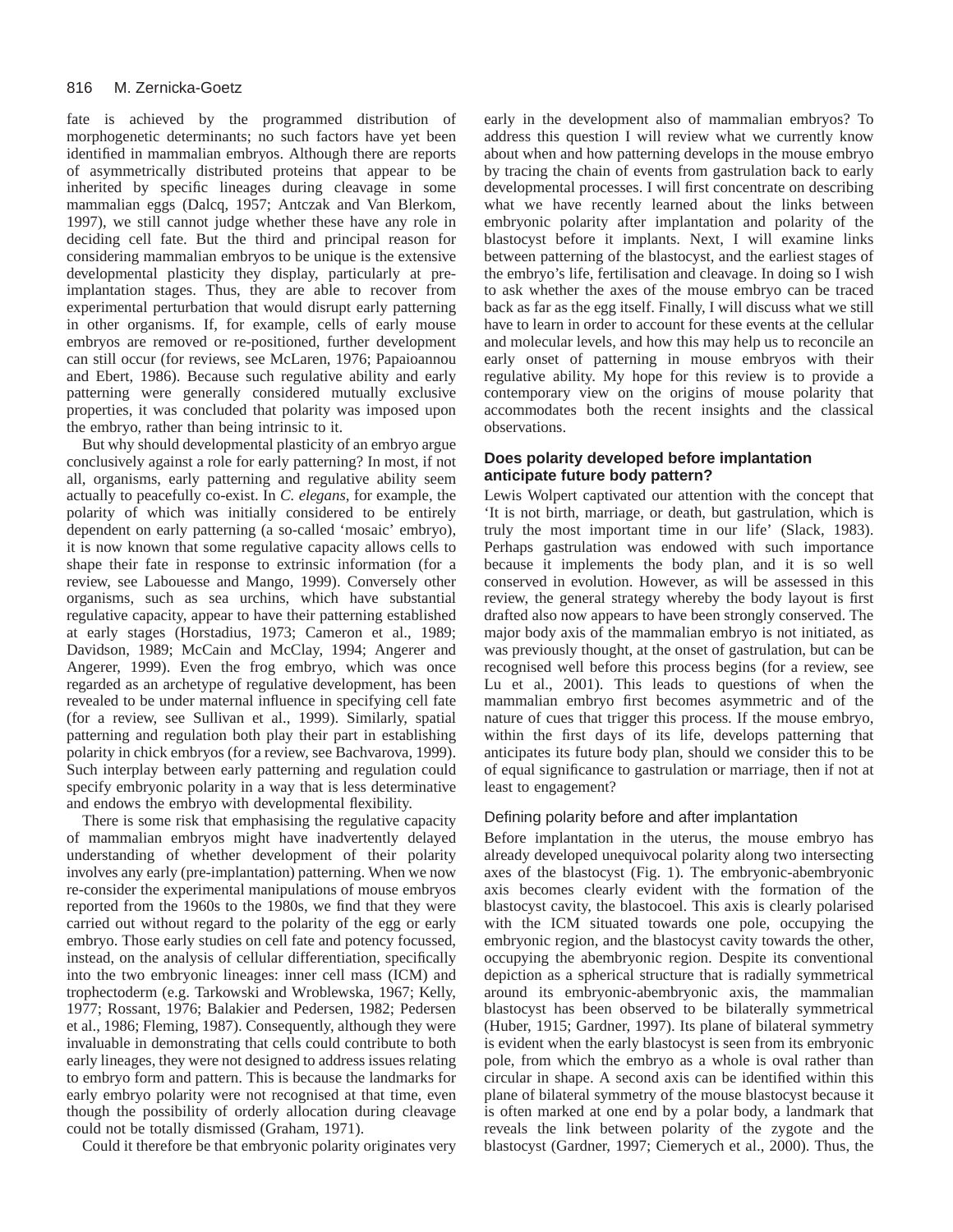

**Fig. 1.** Pre-implantation development of the mouse embryo from the zygote to the blastocyst stage. (A) Fertilised egg with visible female (pink star) and male (blue star) pronuclei and polar body marking the animal pole (red asterisk). (B) Two-cell stage embryo. (C) Eight-cell stage embryo. (D) Early blastocyst showing its animal-vegetal (yellow) and embryonic-abembryonic (blue) axes. (E-G) Expanding blastocyst seen from three different perspectives to show its bilateral symmetry. (E) View from the side, focused on plane of bilateral symmetry to show the long axis (yellow) of the ICM. (F) View from the animal pole to show the short axis (green) of the ICM. (G) View from the embryonic pole to show both long and short axes of the ICM. Scale bar: 25  $\mu$ m.

blastocyst is slightly flattened, giving it a shape that lies somewhere between that of an American football and a European one, with its longer dimension being a polarised axis of bilateral symmetry (Fig. 1E-G). However, before I discuss further how blastocyst polarity relates to preceding events that establish asymmetry of the zygote, I would like to follow what happens to blastocyst polarity as the embryo implants.

#### Implantation, its symmetries and asymmetries

Implantation remains something of an enigma: it cannot be observed in vivo or mimicked in vitro. Consequently, our view of it must still be supported by the power of our imagination, in order to provide continuity to a number of static pictures. Implantation not only establishes direct interaction of the embryo with the tissues of the mother that are crucial for development, but also provides the first chance for the uterine environment to influence embryo polarity. Are the asymmetries that become obvious after implantation imposed on an embryo by this process or are they present earlier, defined within the polarity of the embryo before it touches the uterus? Alternatively, do these two influences interact to pattern the later embryo?

Just before it implants, the blastocyst is composed of three different tissues: two of them are referred to as 'extraembryonic' (trophectoderm and primitive endoderm), because they do not contribute any descendants to the future body; and the third one is termed 'embryonic' (the core cells of the ICM) (Fig. 2A-C). There are two distinct types of trophectoderm: the mural trophectoderm, which surrounds the blastocyst cavity, and the polar trophectoderm, which covers the entire ICM. Primitive endoderm differentiates on the surface of the ICM and is destined to contribute to parietal and visceral endoderm. Finally, the remaining core cells of the ICM will develop into the epiblast, the progenitor tissue for the whole future body.

When the mouse embryo implants, it changes its form and size rather dramatically. Proliferating polar trophectoderm yields the extra-embryonic ectoderm that seems to 'push' the proliferating ICM complex into the blastocyst cavity (Copp, 1979). This inward growth, which is characteristic of rodent embryos, transforms the embryo into an elongated cylindrical structure (so called, egg cylinder). Thus formed, the egg cylinder has a proximodistal axis about which the embryo is regarded to be largely radially symmetrical until just before gastrulation, when its anteroposterior orientation emerges (Huber, 1915). So what is the consequence of the bilateral symmetry that has been observed before implantation?

In addition to the bilateral symmetry of the early mouse blastocyst, the later implanting blastocyst also has been shown to be bilaterally symmetrical with apparent polarity that is detectable at successive stages of intrauterine development (Smith, 1980; Smith, 1985). Histological analysis of implanting mouse embryos led Smith to conclude that subtle asymmetries in the blastocyst might be responsible for subsequent asymmetries observed in the whole implantation site. First, the ICM and polar trophectoderm complex was seen to be slightly tilted with respect to the embryonic-abembryonic axis of the implanting blastocyst (Fig. 3). Second, it appeared that the blastocyst does not initiate implantation symmetrically, but attaches through the mural trophectoderm at one side of the embryonic-abembryonic axis. Third, in more advanced embryos, Smith observed asymmetric orientation (tilt) of the trophectoderm-derived ectoplacental cone. Finally, there was differential growth of the uterine tissue in response to implantation followed by an alignment of the anteroposterior axis of the embryo in the transverse plane of the uterine horn. These observations led Smith to argue that the tilt of the ectoplacental cone and the subsequent orientation and polarity of the prospective anterposterior axis are determined by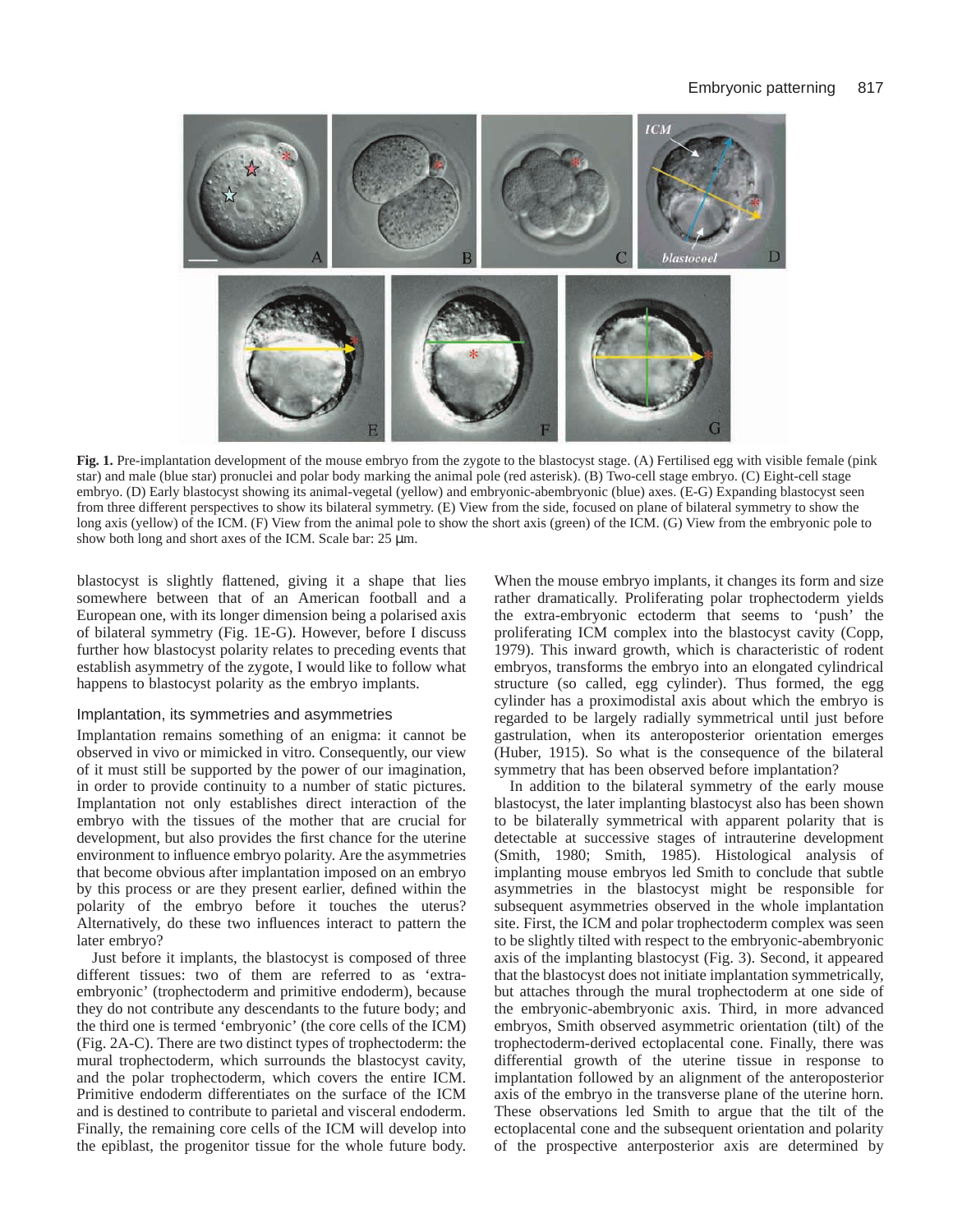



**Fig. 2.** Relationship between lineages of the pre-implantation blastocyst and post-implantation egg cylinder with summary showing asymmetric distribution of visceral endoderm cells at E5.5 and E6.5. (A-C) Core of the ICM in the blastocyst (A, blue) contributes to the epiblast of the egg cylinder at E5.5 (B) and E6.5 (C). Primitive endoderm in the blastocyst (A, yellow) contributes to parietal endoderm (not shown) and visceral endoderm of the egg cylinder (B,C). Polar trophectoderm (A, green) develops into extra-embryonic ectoderm of the egg cylinder (B,C). Colour has been added to DIC images of embryos to indicate lineage relationships between cells. (D) Schematic representation (box-whisker plots) of findings of Weber et al. (Weber et al., 1999) tracing the fate of ICM cells near the polar body (as indicated by the green star) (N/PB, blue) and away from it (A/PB, red) during development from blastocyst to egg cylinder stages. Bar indicates median; the lower and upper limit of the boxes and their whiskers illustrate 25%, 75% and entire range of distributions, respectively. N/PB descendants in visceral endoderm tend to be distributed more distally (embryonic), and A/PB descendants are distributed more proximally (extra-embryonic). This reciprocal fate of visceral endoderm descendants is already apparent at E5.5 and accentuates with development to E6.5.

the asymmetrical properties of the implanting blastocyst (reviewed by Tam et al., 2001). This stimulating concept was subsequently partially re-addressed by Gardner et al. (Gardner et al., 1992). However, although their findings confirmed that the anteroposterior axis was oriented in alignment with the tilt of the ectoplacental cone, they were contrary to Smith's prediction that the direction of this tilt would foretell the

polarity of the anteroposterior axis. Rather, they found that the direction of tilt of the ectoplacental cone/egg cylinder interface was associated as often with the anterior as it was with the posterior of the definitive embryo.

At present, it is still impossible to reach a firm conclusion about the significance of the various asymmetries observed during implantation, because it is not clear exactly how they relate to each other. For example, we do not know whether the post-implantation tilt described by Smith (Smith, 1985) and studied by Gardner et al. (Gardner et al., 1992) bears any relationship to the tilt of the ICM surface in embryos that are a few days younger. It also remains unknown whether the asymmetry of the implanting blastocyst bears any relationship to either the axis of bilateral symmetry (animal-vegetal axis) of the pre-implantation blastocyst or indeed to any later axis. Accordingly, these various asymmetries at different periimplantation stages highlight the need for experiments that might link them to the polarity of the embryo before and after implantation.

# Following cell fate shows that polarity of the preimplantation blastocyst prefigures polarity of the postimplantation egg cylinder

Insight into whether asymmetries present in the preimplantation blastocyst predict any aspect of polarity of the post-implantation embryo was gained only recently through lineage tracing studies (Weber et al., 1999). These required development of an approach for marking individual early embryonic cells in an enduring way, so that their progeny could be followed beyond implantation, when dramatic growth of the embryo begins (Zernicka-Goetz et al., 1997; Zernicka-Goetz,



**Fig. 3.** Schematic model based on Smith's observations and conclusions on relationship between asymmetry of the blastocyst and early post-implantation egg cylinder (Smith, 1980; Smith 1985; Gardner et al., 1992) and further modified to emphasise unresolved issues. (A) Implanting blastocyst oriented with its embryonicabembryonic axis parallel to the mesometrial-antimesometrial axis of the uterus. Smith observed the upward tilting of the polar trophectoderm-ICM complex and thus assigned the blastocyst an anteroposterior axis. (B) Post-implantation egg cylinder showing corresponding asymmetries including tilting of the ectoplacental cone. The relationships between the tilt in the blastocyst, the tilt in the ectoplacental cone of the egg cylinder and the polarity of the anteroposterior axis, are still unsettled. A, anterior; Ab, abembryonic; Em, embryonic; P, posterior.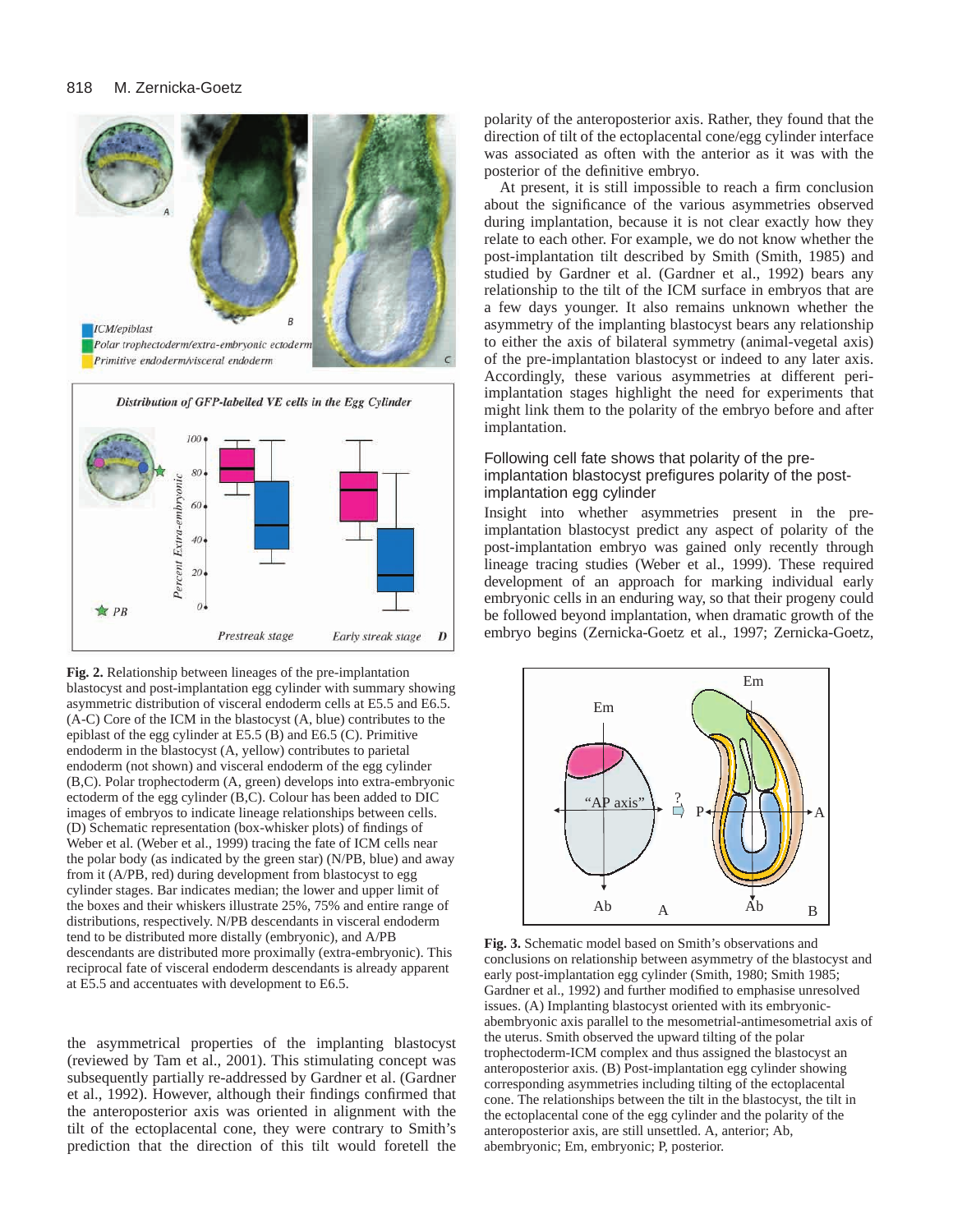1999; Weber et al., 1999). Such an approach enabled tracing the lineages of ICM cells located on either end of the animal-vegetal axis of the blastocyst until the anteroposterior axis became clearly visible (Weber et al., 1999). For two reasons, this study concentrated on the precursor cells of visceral endoderm (the extra-embryonic tissue that surrounds both epiblast and extraembryonic ectoderm; Fig. 2). First, the ICM descendants in visceral endoderm tend to grow in coherent clones (Gardner, 1984), whereas ICM descendants destined to become epiblast mix during egg cylinder formation (Beddington et al., 1989; Lawson et al., 1991; Gardner and Cockroft, 1998). Such clonal coherence might enable the cells of the visceral endoderm to maintain and carry extant positional information onwards to later stages. Second, the visceral endoderm patterns the cells of the epiblast (for a review, see Beddington and Robertson, 1999; Thomas and Beddington, 1996).

The lineage tracing study of Weber and colleagues (Weber et al., 1999) marked surface cells of the ICM located either near the polar body (N/PB), which marks the animal pole, or away from the polar body (A/PB), at the vegetal pole, and then examined their fate in the egg cylinder (both the day before primitive streak formation and the day of its formation). This work revealed that when the ICM and polar trophectoderm complex elongats to form the egg cylinder, the distribution of labelled visceral endoderm cells is not symmetrical but polarised in relation to the polarity of the blastocyst. Specifically, visceral endoderm descendants of N/PB cells tend to become located progressively more distally as the egg cylinder grows, in comparison with descendants of A/PB cells, which tend to occupy more proximal positions (Fig. 2D).



**Fig. 4.** Distribution of GFP-labelled descendants in the visceral endoderm of post-implantation egg cylinder at E6.5. Blastocyst was labelled with GFP mRNA in an A/PB cell, then examined at early gastrula stage by confocal microscopy (flattened *z* series). Clones in the extra-embryonic region are coherent, while in the embryonic region they tend to become dispersed. Distribution of visceral endoderm cells reflects characteristic cell displacements (reminiscent of polonaise movements), which are hypothesised to 'draw' anterior extra-embryonic cells towards the posterior midline, and spread them along both left and right sides of the embryo. Although similar movements are postulated to occur on both sides of the embryonic part of the egg cylinder, the distribution of labelled cells is not entirely symmetrical, as indicated by differences in clone shapes and the locations of labelled cells on left versus right sides of the egg cylinder. Anterior on the left in the left hand panel

The mechanistic basis for such polarised egg cylinder growth is still not clear. However, several general conclusions can be drawn. Visceral endoderm clones in the extraembryonic part of the egg cylinder were often coherent, whereas clones in the embryonic part were dispersed and usually consisted of small groups of scattered cells (Fig. 4). This indicates that the nature or extent of cell displacement in these two parts of the embryo differs. The larger and more coherent clones found in the extra-embryonic portion of the mouse egg cylinder typically displayed a diagonal orientation, extending from anterior-proximal to more posterior-distal regions. This also suggests that egg cylinder growth might differ on the prospective anterior and posterior sides. In the distal (embryonic) part of the egg cylinder, the characteristic distribution of labelled cells was strikingly reminiscent of the 'polonaise' movements first described by Graper (Graper, 1929) in the chick embryo and named after the choreography of a traditional Polish dance. A detailed view of these movements has recently been captured by Claudio Stern's group in time lapse studies of chick embryos. Their film also beautifully illustrates how hypoblast cells (the tissue corresponding to mouse visceral endoderm) move along the future path of the primitive streak, thus predicting the anteroposterior axis (Foley et al., 2000). Interestingly, the orientation of the extra-embryonic visceral endoderm clones in mouse embryos is consistent with the polonaise distribution in the embryonic part, which suggests a common underlying mechanism (Fig. 4). Indeed, the whole visceral endoderm layer would seem to be participating in these characteristic movements, which precede the onset of gastrulation (defined by primitive streak formation), as in the chick embryo.

To summarise, tracing the fate of ICM cells reveals a relationship between the polarised organisation of the blastocyst and the post-implantation egg cylinder, as the distribution of labelled visceral endoderm cells is asymmetric along the proximal-distal axis of the egg cylinder. Moreover, the clonal patterns of labelled cells suggest that polarised displacements of visceral endoderm precede gastrulation. This would encompass the shifts in cell positions along the future anteroposterior axis that were originally discovered by Rosa Beddington's group (Thomas et al., 1998) and corroborated by others (Weber et al., 1999; Kimura et al., 2000; Perea-Gomez et al., 2001). Thus, asymmetric cell displacements occurring between implantation and gastrulation appear to be one part of the specification of the anteroposterior axis in the mouse.

#### Molecular aspects of the polarised behaviour of visceral endoderm cells

The asymmetric displacements of the visceral endoderm cells are accompanied by dynamic changes in patterns of gene expression. To what extent do these changes in gene expression support a role for such displacements in the development of anteroposterior polarity? The initial report by Thomas et al. (Thomas et al., 1998) showed that the domain of *Hex* expression in visceral endoderm shifts from the distal tip of the E5.5 embryo to the anterior by E6.5. Recent studies found that another gene, *cerberus-like* (Belo et al., 1997; Shawlot et al., 1998; Biben et al., 1998; Stanley et al., 2000), undergoes a similar transition in its expression pattern. The anterior shift of such distally expressed genes fails to occur in animals mutant for several other genes. For example, loss of expression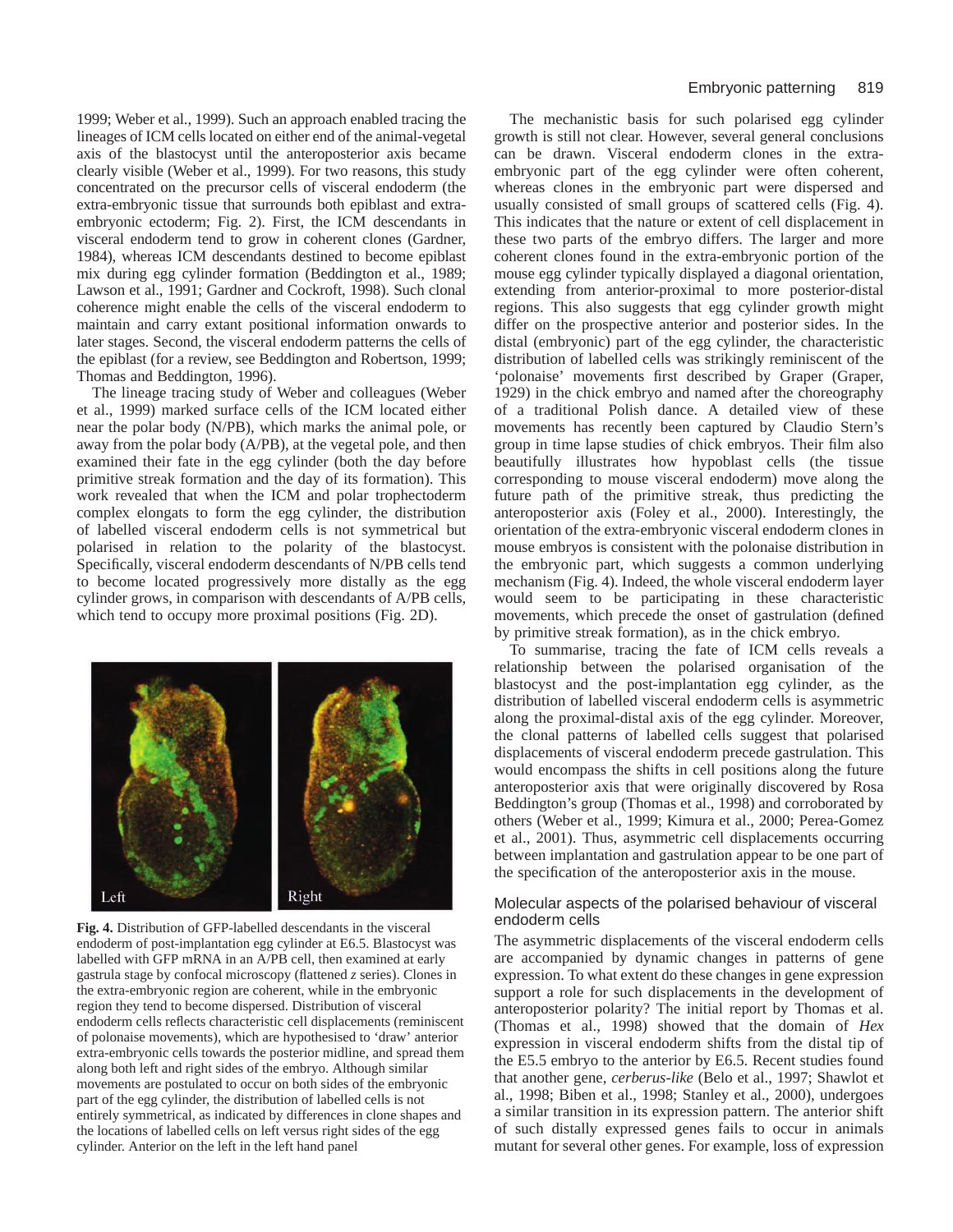

**Fig. 5.** Model of visceral endoderm cell movements and accompanying changes in gene expression patterns associated with the anteroposterior axis formation between E5.5 and E6.5 [based on data from Beddington and Robertson (Beddington and Robertson, 1999) and Kimura et al. (Kimura et al., 2001)]. Visceral endoderm (specifically distal and later AVE, expressing *Hex* and *Cer-like*, in red) and extra-embryonic ectoderm (specifically distal, expressing *BMP4*, orange arrows) are implicated in axis definition in the adjacent epiblast. Axis specification involves anterior movement of the visceral endoderm (red arrow) from the distal tip of the egg cylinder and the posterior shift (white arrow) of gene expression (for example, *brachyury* and *Wnt3*) from the initially proximal epiblast towards the posterior by E6.25 (in turquoise). The anterior displacement of the visceral endoderm cells is proposed to be important in shifting the expression of genes in the proximal epiblast towards the posterior by inhibiting their expression in the future anterior. White 'T' arrows represent putative posterior repressing activity [demonstrated at E6.5 (Kimura et al., 2000), but still hypothetical for earlier stages].

of *cripto* results in forebrain markers appearing at the distal tip of the egg cylinder, instead of at its future anterior, which leads to defective anterior development (Ding et al., 1998). A similar phenotype has been reported for *Otx2* mutants (Kimura et al., 2000; Perea-Gomez et al., 2001). This points to a role for these genes in the displacement of cells towards the anterior of the embryo and the importance of this displacement in transforming the proximodistal polarity of the egg cylinder to an anteroposterior one.

The localised expression of *Hex* has focused attention on the small group of cells that initially occupy the distal tip of the embryonic region of the egg cylinder and then shift to its anterior margin just before gastrulation (Fig. 5). This anterior visceral endoderm, or AVE, has been singled out for further analysis of its role in anterior development. Although studies of the AVE have focused on induction of the head region, they also shed light on development of anteroposterior polarity as a whole. So what originally promoted the idea that the AVE acts as an anterior inducing centre? It was particularly revealing that ablation of the AVE led to embryos that lack head structures (Thomas and Beddington, 1996). Additionally, several transcription factors expressed in the AVE, such as Otx2 (Simeone et al., 1993; Ang et al., 1994), Goosecoid (Blum et al., 1992) and *HNF3*β (Sasaki and Hogan, 1993; Weinstein et al., 1994), are also expressed in the node, which is the organiser at later developmental stages. Subsequent

genetic evidence has shown that embryos lacking *Otx2* (Acampora et al., 1995; Matsuo et al., 1995; Ang et al., 1996) or *Lim1* (Shawlot and Behringer, 1995) function have a normal trunk and tail but lack head structures. In both cases, these anterior defects can be rescued, at least partially, in chimaeras with wild-type gene function in the visceral endoderm [*Otx2* (Rhinn et al., 1998; Rhinn et al., 1999) and *Lim1* (Shawlot et al., 1999)]. Similarly, although a homozygous deletion of *nodal* leads to strong morphological defects (Conlon et al., 1994), overall anteroposterior pattern is rescued in chimaeric embryos with wild-type *nodal* function in the visceral endoderm (Varlet et al., 1997). Taken together, these findings demonstrate a role for the visceral endoderm, and perhaps specifically the AVE, in anteroposterior patterning.

However, it now appears that while the AVE is important for anterior development, it is not sufficient. Specifically, mutant embryos that lack expression of *Wnt3* (Liu et al., 1999) or both *chordin* and *noggin* (Bachiller et al., 2000) form the AVE, yet their head development is impaired. In addition, embryonic manipulations suggest that the AVE may not act as a direct anterior-inducing centre. This is because the AVE on its own fails to induce the anterior nervous system when grafted to a lateral region of the egg cylinder, but is able to do so when combined with signals from the tip of the early primitive streak and the anterior epiblast (Tam and Steiner, 1999). Consistent with this, genetic studies indicate that the anterior definitive endoderm, a derivative of epiblast, is required in addition to the AVE in the process of head induction (Shawlot et al., 1999; Martinez-Barbera et al., 2000; Mukhopadhyay et al., 2001).

Concomitant with the onset of anterior-specific gene expression in the AVE, posterior patterns of gene expression are also becoming established. Again, it is an extra-embryonic tissue, in this case extra-embryonic ectoderm, that patterns the cells of adjacent epiblast. Hence, posterior character first develops in the proximal epiblast, induced by BMP4 expressed in the extra-embryonic ectoderm (for a review, see Behringer et al., 2000; Lawson et al., 1999). Next, simultaneous with the distal to anterior displacement of *Hex* expression in AVE, the activity of proximally expressed genes shifts towards the future posterior of the epiblast, where the primitive streak will form (Fig. 5). It seems that there is a relationship between these changes in the posterior and the anterior patterns of gene expression: if one fails, so does the other. In mutants where the expression domain of the AVE genes does not shift, the expression of brachyury and *Wnt3* fails to localise to the posterior (Kinder et al., 2001). However, whereas lineage studies indicate that changes in visceral endoderm gene expression reflect the movement of cells anteriorly (Thomas et al., 1998; Weber et al., 1999), the nature of the proximal-toposterior shift in gene expression in the epiblast is unclear. Thus, posterior localisation of gene expression could represent a posterior displacement of epiblast before the onset of gastrulation, mirroring the anterior displacement of AVE. However, it also might reflect still poorly understood changes from radial to bilateral symmetry as the egg cylinder approaches gastrulation (Snell and Stevens, 1966). Alternatively, it could represent the anterior movement of the AVE, which acts to restrict posterior identity by silencing expression of these genes in the anterior (but not the posterior) of the embryo. This possibility has been expressed in a model (Fig. 5) in which the role of the AVE is not to induce anterior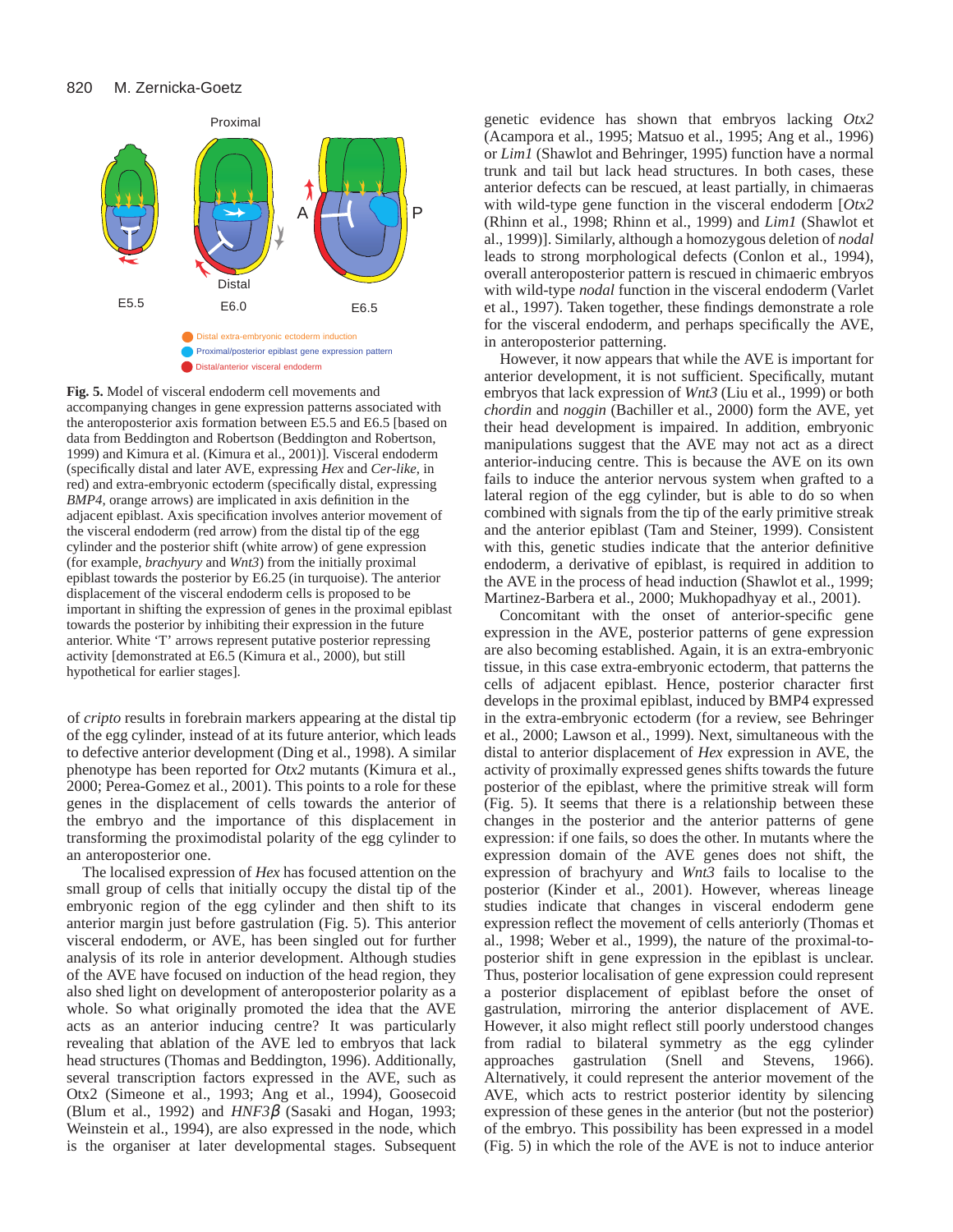structures, but rather to set the stage for anterior patterning by preventing development of posterior character in the adjacent epiblast (Kimura et al., 2000; Kimura et al., 2001; Perea-Gomez et al., 2001). Another part of the role of the visceral endoderm might be to direct movements of adjacent epiblast cells away from the posteriorising signals present in the primitive streak as observed in chick embryos (for a review, see Stern, 2001; Foley et al., 2000). Thus, it is possible that not only the local 'contents' of the AVE itself, but a more global property of the visceral endoderm is important in the development of the anteroposterior patterning.

In summary, the patterns of gene expression described above are consistent with polarised expansion of the egg cylinder when it develops from the blastocyst stage, as revealed by cell lineage studies. Yet they do not tell us how polarity of the blastocyst translates into such asymmetric gene expression. In part, this might be because the studies on gene expression patterns so far have concentrated on changes between 5.5 and 6.5 days of development, owing to the fact that the 5.5-day-old embryo is the earliest post-implantation stage that can be recovered efficiently. Consequently, we still do not know the identities of genes upstream of those expressed at E5.5 and thus cannot exclude the possibility that these are preceded by other asymmetries in the pre-implantation embryo itself. At present, we also cannot rule out a modulating effect of the uterus on the patterning of the implanting embryo. For example, it can be speculated that initial embryonic polarity could act by predisposing specific regions of the blastocyst to adhere to the uterus, which in turn could induce asymmetric behaviour of the embryo. In this way, intrinsic and extrinsic influences could interact and the asymmetries within the embryo itself might be enhanced by implantation. It can therefore be concluded that positional information in either the embryo itself or in both embryo and uterus predicts the anteroposterior axis.

# Moving forwards

Both the asymmetric proximodistal distribution of ICM descendants in the visceral endoderm and the directionality of clonal spreading link the polarity of the blastocyst and that of the post-implantation embryo. However, they do not reveal which features of the embryo trigger directional displacements of visceral endoderm to bring cells to locations of the egg cylinder at which they can adopt specific fates. To address this, it seems necessary to resolve several other issues related to the development of the embryo between the blastocyst and egg cylinder stages. Visceral endoderm descendants of N/PB or A/PB cells do not exclusively occupy future anterior or posterior positions, nor do they consistently occupy the left and right aspects of the egg cylinder in a symmetrical fashion (Fig. 4) (Weber et al., 1999) (R. Pedersen, R. Weber and M. Z.-G., unpublished). Thus, the relationship between the animalvegetal axis of the blastocyst and the future anteroposterior axis is not a simple one. This justifies caution in deciding exactly how blastocyst polarity predicts polarity of the postimplantation embryo. Indeed it still has to be determined whether the precise positioning of the anteroposterior axis could also be influenced by other asymmetries in the blastocyst, or the implantation site, that are known or yet to be identified. There is also a need to understand the mechanism that mediates the displacement of visceral endoderm cells and to determine whether this is a consequence, for example, of

differential cell division or cell migration, or a reflection of any other transformations in the egg cylinder as it elongates. It may then become clearer to what extent these movements follow intrinsic polarised information within the blastocyst or the degree to which asymmetry of implantation has an effect. Finally, the discovery that axial organisation of the postimplantation embryo is already anticipated within the blastocyst structure naturally invites the question 'how does the blastocyst acquire its polarity?'.

### **How does the polarised architecture of the blastocyst develop?**

In view of the relationship between polarity of the blastocyst and that of the later embryo, it now seems premature to dismiss early patterning in guiding development of mammalian embryos. Indeed recent studies suggest there are at least two developmental cues that operate in the mouse egg to direct axial organisation of the blastocyst. It has thus emerged that both animal-vegetal and embryonic-abembryonic axes of blastocyst symmetry have their roots in the very earliest stages of embryonic development.

# Early developmental cues and blastocyst polarity

The first cue for developmental patterning in the mouse egg appears to be at its animal pole. This is defined by the second meiotic division where the polar body provides a persistent landmark that later becomes aligned with the plane of bilateral symmetry of the blastocyst (Fig. 1). Although the position of the polar body varies along this plane, it has been found to have a pronounced tendency to be located near the boundary between the embryonic and abembryonic regions (Gardner, 1997)*.* Thus, the persistence of the polar body tethered to the surface of the embryo provides the link between a point on the surface of the animal pole of the zygote and its location at the blastocyst stage. Could this indicate a spatial relationship between the organisation of the egg and blastocyst that reflects the entire animal-vegetal axis? Tracing the lineages of early blastomeres has shown that not only the cortical surface but also the cytoplasmic contents of the animal pole are conveyed to the region of the blastocyst that lies adjacent to the polar body (Ciemerych et al., 2000). Similarly, the cytoplasmic contents of the vegetal pole are conveyed to the opposite region of the blastocyst. As a result, animal and vegetal pole-derived cells come to lie on opposite ends of an axis with polarity that persists from early cleavage stages.

The second spatial cue that contributes to laying down embryonic polarity is related to the position of sperm entry (Piotrowska and Zernicka-Goetz, 2001). By marking the fertilisation cone, a transient structure that forms after sperm penetration (Piotrowska and Zernicka-Goetz, 2001), or by directly labelling the sperm itself (Plusa et al., 2002) it was possible to trace the fate of membrane at the site of sperm entry through subsequent divisions until the blastocyst stage. This study provided three insights. First, the plane of the initial cleavage division tends to bear a faithful relationship to the sperm entry position on the egg surface (SEP). The SEP marker typically was located close to the cleavage furrow, at the surface of one of the two blastomeres. Hence, it appears that the location of both polar body and SEP predict the first cleavage plane. Second, the two-cell blastomere that inherits the SEP has a strong tendency (75%) to divide earlier than its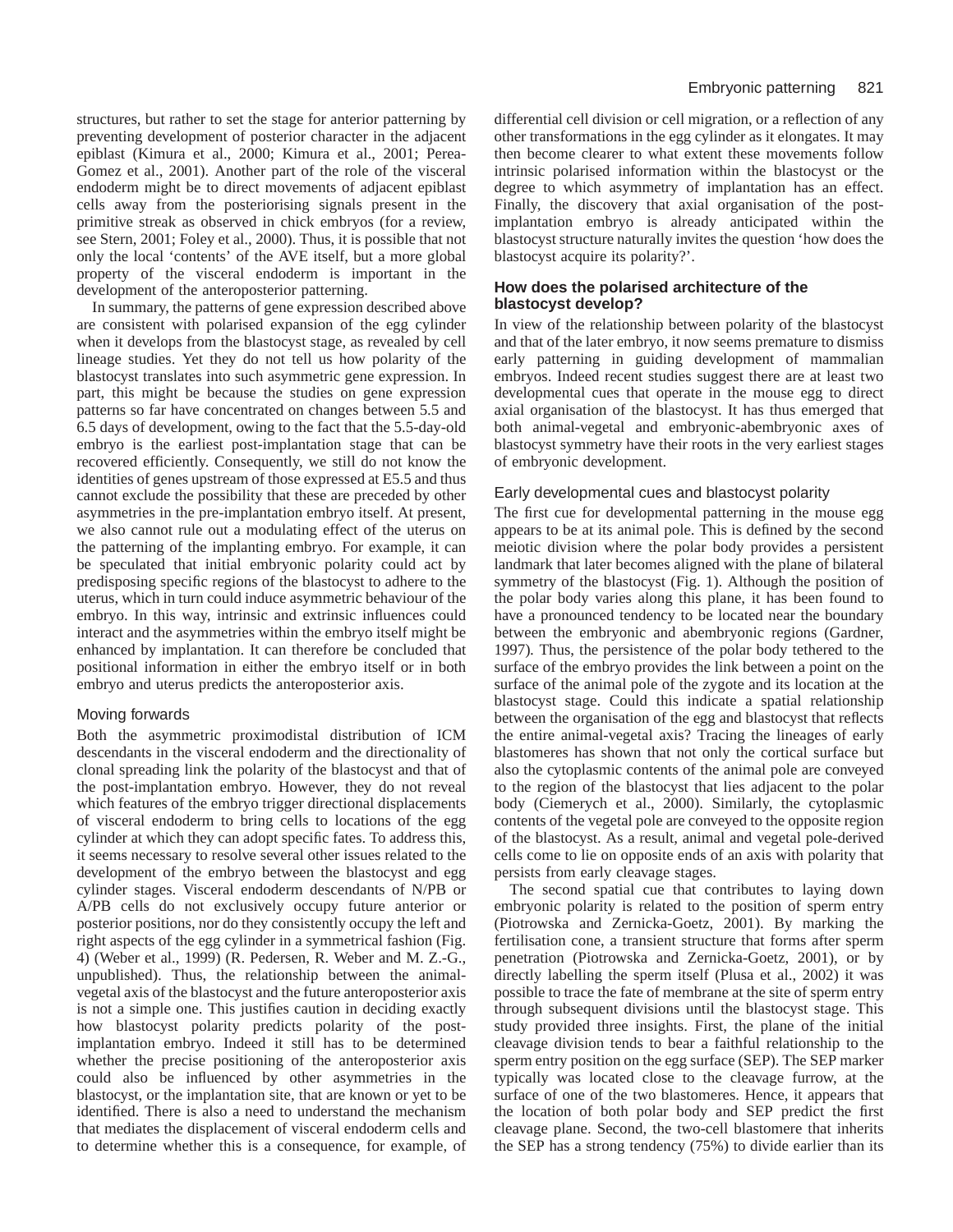#### 822 M. Zernicka-Goetz

sister; thus, contributing to the well-known asynchrony of division of early blastomeres (Bennett, 1982; Piotrowska and Zernicka-Goetz, 2001). Third, in most embryos (81%) in which the SEP marker was located at the first cleavage plane it was later found to mark the boundary between embryonic and abembryonic regions of the blastocyst (Piotrowska and Zernicka-Goetz, 2001). Consequently, the location of the SEP marker at this boundary indicates that the position of the first cleavage plane separates the future embryonic and abembryonic parts of the blastocyst. These results together suggest that either sperm entry itself defines a positional cue that affects the orientation and timing of the early cleavages or occurs preferentially at the site of such a cue. Ultimately, this will fashion the alignment of the embryonic-abembryonic axis of the blastocyst. The relationship between the first cleavage plane and the embryonic-abembryonic axis has also been observed in another study (Gardner, 2001). In this case oil droplets were used to mark regions of the zona pellucida in relation to underlying features of two-cell stage mouse embryos. These were subsequently assessed with respect to the axial organisation of the blastocyst, when it was also found that the orientation of the first cleavage predicts the embryonicabembryonic boundary.

These findings were unexpected. Not only was there no real weight given to the idea that sperm entry position might relate to spatial development of the mouse embryo, but also the first cleavage was thought to be oriented randomly about the animal-vegetal axis. Moreover, it was not thought that the embryonic-abembryonic axis of the mouse embryo might be anticipated at the earliest possible stage of zygotic development, at the time of its initial cleavage. Finally, these findings have led to the surprising prediction that blastomeres arising from the first cleavage division would follow different destinies: one contributing mainly to embryonic and the other to abembryonic parts of the blastocyst. Such a degree of 'prepatterning' was not expected because, at first sight, it seemed to conflict with the equality of potential and therefore naïvety of early mouse blastomeres. A model has been put forward, however, that accommodates the plasticity of the two-cell stage blastomeres (their ability to contribute to both ICM and

trophectoderm lineages) with the partitioning of the embryo into future embryonic and abembryonic parts by the first cleavage. In this model, one two-cell blastomere has been predicted to contribute descendants to mainly mural trophectoderm and to the surface ICM cells that can form primitive endoderm, while the other blastomere has been predicted to contribute descendants to mainly polar trophectoderm and the core ICM cells that would become primarily epiblast (Piotrowska and Zernicka-Goetz, 2001; Gardner, 2001). Could support for this hypothesis be provided by tracing blastomere lineages of the intact two-cell embryo?

### Two-cell embryos have polarity predicting the embryonic-abembryonic axis

Previous lineage tracing of two-cell blastomeres by intracellular injection of horseradish peroxidase confirmed that both cells contribute to ICM and trophectoderm, but did not reveal any tendency of such cells to contribute preferentially to either embryonic or abembryonic regions of the blastocyst (Balakier and Pedersen, 1982; Gardner, 1997). This outcome seemed therefore to support the conclusion that blastocyst polarity does not emerge from spatial patterning in the earlier embryo. However, there is a certain risk attached to such a definitive interpretation. This is because those studies did not consider the possibility that intracellular microinjection of markers could delay cell division, thus altering division order and affecting cell fate (Dyce et al., 1987).

Thus, the question of whether fate of blastomeres is distinguishable at the two-cell stage has been re-investigated using an alternative approach. In this, fluorescent markers were applied externally to cells, that is without physically disturbing them, and confocal imaging was used to analyse individual sections of the resulting blastocyst (Piotrowska et al., 2001). The aim of this work was to examine the contribution of each of the two blastomeres to three parts of the blastocyst, an embryonic part, an abembryonic part and the boundary zone between them (Fig. 6). The boundary zone was defined as an approximately one-cell deep layer of ICM adjacent to the interior margin of the blastocoel from which primitive endoderm would be expected

**Fig. 6.** Distinguishable fates of blastomeres of the two-cell embryo. Confocal sections of a blastocyst showing that the clonal border between progeny of the two-cell blastomeres corresponds with a plane separating the embryonic and abembryonic parts. Blastomeres were labelled at the two-cell stage with dyes of different colours (Piotrowska et al., 2001). The boundary zone is marked with broken red lines and the border of the blastocoel was traced on a central section and is shown projected onto each of the other sections as a broken white line. (A-H) Individual optical sections at



7.5 µm intervals in the '*z*-dimension'. There is a tilt of the clonal border that can be seen in the '*z*-dimension' of this series of micrographs. Scale bar: 20  $\mu$ m.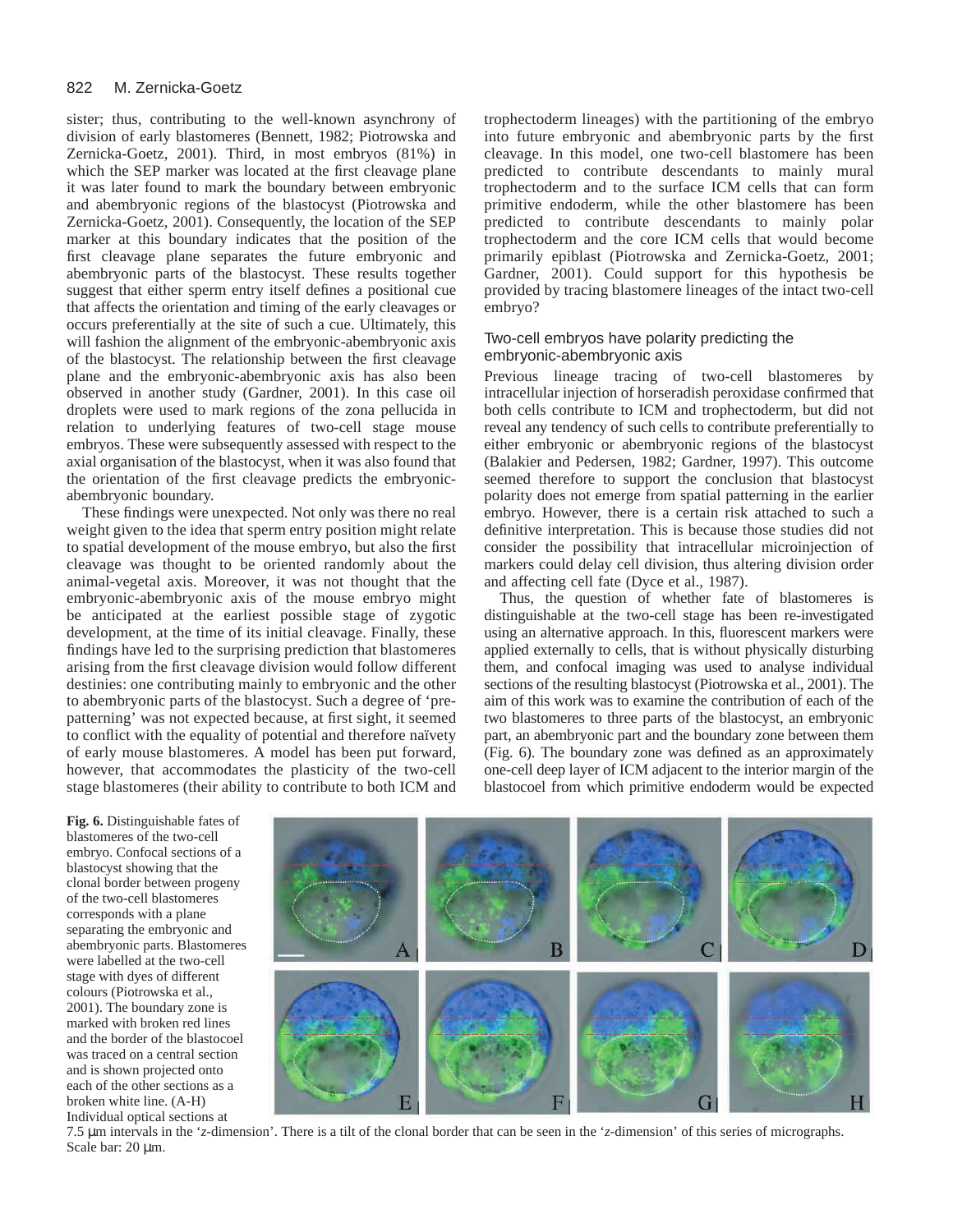**Fig. 7.** The embryonic part of the blastocyst tends to be derived from the first blastomere to divide at the two-cell stage. (A) Egg shortly after fertilisation showing the fertilisation cone (*fc*) with sperm tail coloured in yellow and fluorescent bead marking the sperm entry point (SEP) shown in green. Second polar body marks the animal



pole. The first cleavage plane, which is marked by both the polar body and the SEP, divides the zygote into two cells (B, 'red and blue') that follow distinguishable fates. In the three-cell embryo (C), the blastomere that inherits the SEP (red) tends to divide first to produce cells that populate predominantly the embryonic part of the blastocyst. The first cleavage plane is reflected in the blastocyst (D) as the border between the lineages comprising the embryonic part (ICM destined to become epiblast and overlying polar trophectoderm, shown in red) and the lineages of the abembryonic part (ICM cells that are located more towards the blastocoel – thus tending to develop into primitive endoderm and mural trophectoderm, shown in blue). Blastocyst shown in a comparable orientation to the embryos in B,C to indicate its two major axes: animalvegetal and embryonic-abembryonic. For illustration, colour has been added to DIC images of embryos to indicate lineage relationships between cells. Scale bar: 20 µm.

to arise. This study demonstrated that, as hypothesised, two-cell blastomeres have a strong tendency to inhabit either the embryonic or abembryonic parts of the blastocyst (Fig. 6). Moreover, the blastomere that contributes preferentially to the abembryonic part also donates significantly more cells to the boundary zone. This work therefore provides support for the recent model proposing that destinies of blastomeres could already be distinguished at the two-cell stage (Piotrowska and Zernicka-Goetz, 2001; Gardner, 2001).

This cell lineage study has also provided an opportunity to determine whether either the earlier or later dividing two-cell blastomere colonised particular parts of the blastocyst. The possibility that the order of blastomere division might predict the final positioning of descendants within the blastocyst had been suggested previously (Graham and Deussen, 1978). But previous conclusions seemed somewhat conflicting. Whereas some studies showed that the earlier dividing blastomeres made a disproportionate contribution to the ICM (Kelly et al., 1978; Graham and Deussen, 1978; Spindle, 1982; Surani and Barton, 1984; Garbutt et al., 1987a), another showed that they had a tendency to be associated with the nascent blastocoel and thus the abembryonic region of the blastocyst (Garbutt et al., 1987b). As a result, the significance of the order of division for embryonic polarity remained unsettled. Understandably, curiosity about this issue was re-awakened by the observation that the earlier dividing two-cell blastomere is the one inheriting the part of the egg surface that has been penetrated by the sperm. Indeed, it has been observed that the earlier dividing blastomere is the one that contributes descendants preferentially to the embryonic part of the blastocyst (Piotrowska et al., 2001). This indicates that not only the orientation, but also polarity of the embryonic-abembryonic axis of the blastocyst can already be predicted by the early cleavage pattern (Fig. 7). Because this polarity typically manifests itself as the earlier division of the two-cell blastomere that acquired the part of the egg where the sperm entered, embryonic-abembryonic asymmetry can ultimately be traced back to events seen at fertilisation.

#### Relationship between animal-vegetal and embryonicabembryonic axes

Understanding the fate of two-cell blastomeres also provides

insight into the sources of variation in the way the blastocyst is organised that had been detected, but not explained, by previous studies. This is because the distribution of the progeny of the two blastomeres revealed that the clonal border between them, which reflects the first cleavage plane, was often not perfectly parallel to the embryonic-abembryonic boundary (Piotrowska et al., 2001). Instead it usually showed some angular displacement (a tilt) from this boundary. Consequently, the boundary zone was generally occupied by cells derived from both two-cell blastomeres, although the greater contribution was from the later-dividing one. As the location of the polar body reflects a point upon the first cleavage plane, its position should vary with respect to the embryonicabembryonic axis, as does the cleavage plane itself. This might now explain the variability in the location of the polar body observed previously (Gardner, 1997; Ciemerych et al., 2000). Similarly, the variation between the orientation of first cleavage plane (as identified by sperm entry position, or as marked on the overlying zone pellucida) and orientation of the embryonicabembryonic boundary can also be understood from this perspective.

Interestingly, even in embryos that display little tilt between the clonal border of the progeny of two-cell blastomeres and the embryonic-abembryonic boundary, the surface ICM cells from the ends of the animal-vegetal axis are often derived from different two-cell stage progenitors (Fig. 6). Could this have consequences for subsequent development? Certain cells within this region follow different fates, depending on their position on the animal-vegetal axis (Weber et al., 1999). However, although it is quite tempting to think that different behaviour of cells located at opposite ends of this axis might reflect their origins from distinct two-cell blastomeres, gaining insight into this would require further careful experiments.

It is intriguing that the sperm entry position, the plane of first cleavage and the boundary between embryonic and abembryonic regions are related to each other, but variably so. At this stage, there are several possibilities that can account for such variability. First, there could be as yet unknown factor(s) in the egg that influence the orientation of the embryonicabembryonic axis and that also have a specific spatial relationship to the first cleavage plane [see fig. 5 in Piotrowska et al. (Piotrowska et al., 2001)]. Second, variation in the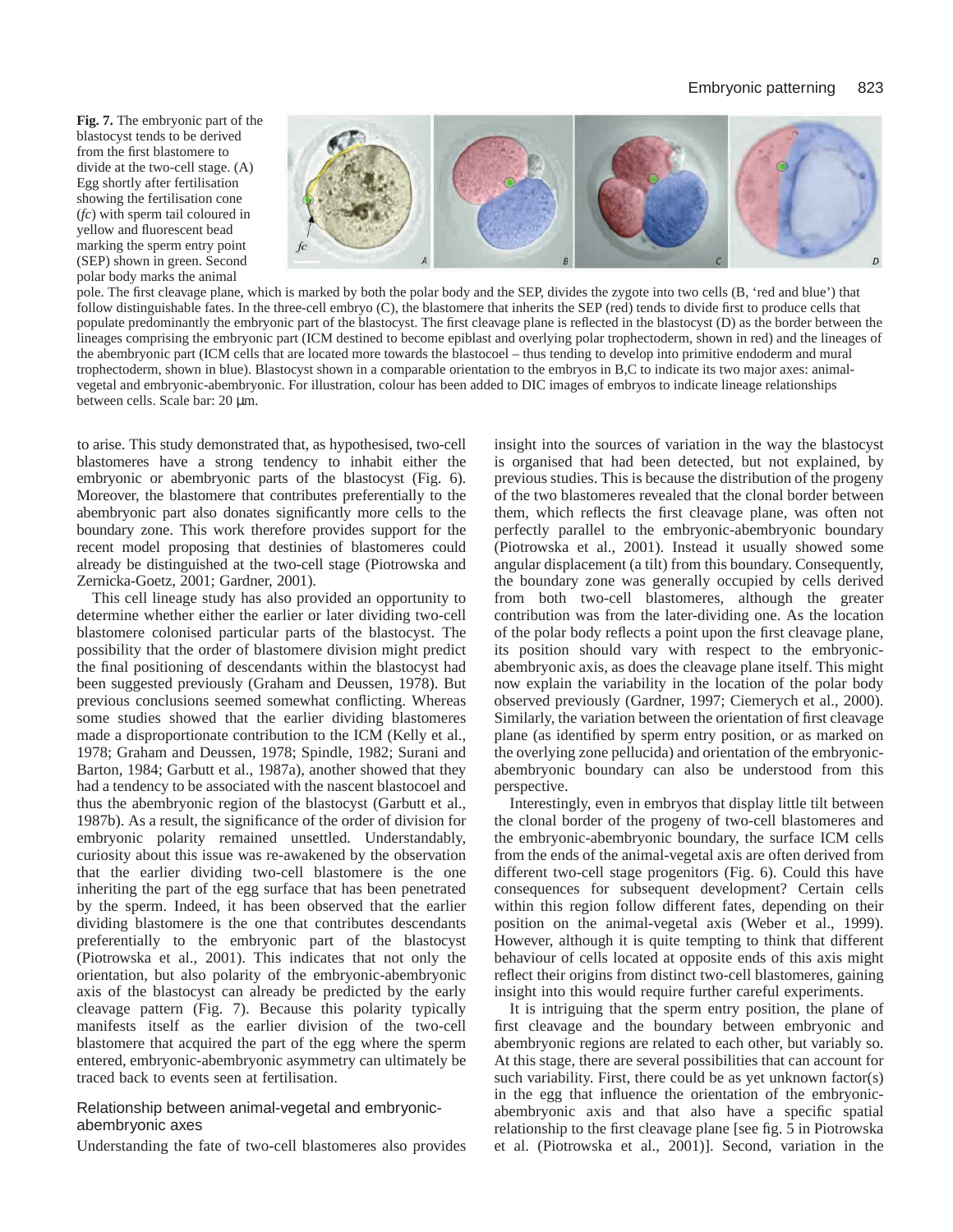position of the sperm entry along the egg's animal-vegetal circumference might contribute to variability in the orientation of the embryonic-abembryonic axis. Third, stochastic factors could influence the position where the blastocyst cavity forms with respect to the first cleavage plane. Currently it is difficult to distinguish between these alternatives, or eliminate any others, because of lack of basic information on the molecular and cellular nature of polarity at the onset of mammalian development.

# What is the molecular and cellular basis for early patterning of the mouse embryo?

The polar body at the animal pole and the SEP at the egg surface provide markers that enable recognition of orderly cell deployment during the first few days of mouse embryo development. But what is it at the animal pole that predicts spatial patterning, and what is the molecular nature of the positional cue associated with the SEP? Also the mechanisms by which these positional cues achieve their effects on the early patterning of the embryo remain unknown. It seems likely that the animal pole of the egg has its origin in the process of oocyte maturation. Specifically this is when, after germinal vesicle breakdown, the meiotic spindle that forms in a relatively central position of the oocyte moves to its cortex. Does the spindle move to the nearest region of the cortex as one study suggests (Verhlac et al., 2000), or is it responding to some inconspicuous asymmetrically distributed 'factor'? There are descriptions of various properties that distinguish the animal pole of the egg from its vegetal counterpart, but whether these have significance for polarity of the oocyte or zygote is also unknown. For example, the properties of the egg surface overlying the meiotic spindle (i.e. the animal pole) are different from those around the rest of the egg surface (Eager et al., 1976; Nicosia et al., 1977; Phillips and Shalgi, 1980; Wolf and Ziomek, 1983; Maro et al., 1984; Maro et al., 1986; Longo and Chen, 1985; Calarco, 1991). Some of these surface asymmetries could explain why the sperm penetrates the mouse oocyte preferentially at regions other than its animal pole (Evans et al., 2000). It is striking that phytohemaglutinincoated beads used to mark the egg surface where the sperm entered tended to retain their position relative to other surface markers from egg to blastocyst stages. Martin Johnson has pointed out that this could indicate the presence of some 'solid islands (of surface matrix) in a sea of otherwise fluid lipids' (Johnson, 2001). Perhaps these islands or even continents are linked through some underlying cortical cytoskeletal structure. Whatever their structure, some surface features of the egg appear to be preserved throughout these developmental stages.

The vegetal pole, and thus animal-vegetal polarity, also becomes evident within the egg. For example, pulsatile waves of Ca2+ release that occur in response to fertilisation are initiated near the sperm entry point, then move towards the vegetal pole (Kline et al., 1999; Deguchi et al., 2000). There is also an asymmetric distribution of mitochondria (Van Blerkom and Runner, 1984; Calarco, 1995) along the animalvegetal axis. Although no maternal transcripts have yet been found to be asymmetrically distributed in mouse eggs, as occurs in other systems, location of certain proteins, including leptin and Stat3, correlates with the animal-vegetal axis in the egg and later embryo (Antczak and Van Blerkom, 1997). Nevertheless the functional significance of these findings still remains unclear.

The events triggered by fertilisation in the mouse zygote are equally poorly understood. In organisms such as *C. elegans* and *Xenopus*, sperm entry stimulates cytoskeletal reorganisation that redistributes cytoplasmic constituents within the egg so they will be asymmetrically inherited. In *Xenopus*, this is accomplished by cortical rotation in response to sperm entry (for a review, see Gerhart, 1991; Vincent and Gerhart, 1987), which changes the relative distribution of maternal factors such as dishevelled protein (Miller et al., 1999). In *C. elegans*, sperm entry triggers cytoplasmic fluxes that establish asymmetric distribution of molecules, which are important in the subsequent development of embryonic polarity such as Par proteins (for a review, see Bowerman and Shelton, 1999; Goldstein and Hird, 1996; Wallenfang and Seydoux, 2000; Kemphues, 2000). To date there are no reports, however, showing that the mouse egg acquires an asymmetric distribution of its molecular components in response to fertilisation. Where egg constituents have been found to redistribute in response to sperm entry, this has often been linked to the influence of sperm components, such as the centrosome, on the egg cytoskeleton. Although no sperm centriole has been observed in the mouse egg, sperm penetration does bring about cytoskeletal re-organisation (for a review, see Maro, 1985). This includes formation of the fertilisation cone, which is associated with local changes in actin filament distributions that overlie the nascent male chromatin. Thus, the possibility cannot be discounted that sperm entry is responsible for cytoskeletal reorganisation and subsequent events in mouse eggs as it is in other animals. However, we also cannot at present exclude that the position of sperm entry around the radial circumference of the egg could be influenced by some feature of the oocyte itself. One way to gain insight into the role of the SEP versus the oocyte in setting up the first cleavage plane is to study blastocyst patterning in the absence of the SEP, namely, in parthenogenetically activated eggs. Such experiments are currently in progress in my laboratory.

But what can account for distinguishable fates of the first two mouse blastomeres? There is currently no evidence to support the view that their differential fate could be a consequence of first cleavage dividing the zygote into halves with different constituents. Even if the first cleavage were such a differentiative event, the demonstrated plasticity of blastomeres after experimental re-arrangement suggests that their fate is not determined solely by such intrinsic factors. Our limited understanding of what generates polarity in normal development of the mouse egg and of mechanisms at work during regulative development leaves open other possibilities. For example, regulating the pattern and order of the cleavage divisions may provide a way to specify embryonic axes. The cell that inherits the SEP typically cleaves earlier than its sister. This could confer a developmental advantage, allowing the descendants of the first dividing blastomere to initiate their developmental programme earlier, thereby specifying their fate. If such a process were perturbed, the other cell might acquire such advantage. But how inheritance of the sperm entry site confers a division advantage in the cleaving embryo and whether this type of preference defines the architecture of the blastocyst remain entirely hypothetical.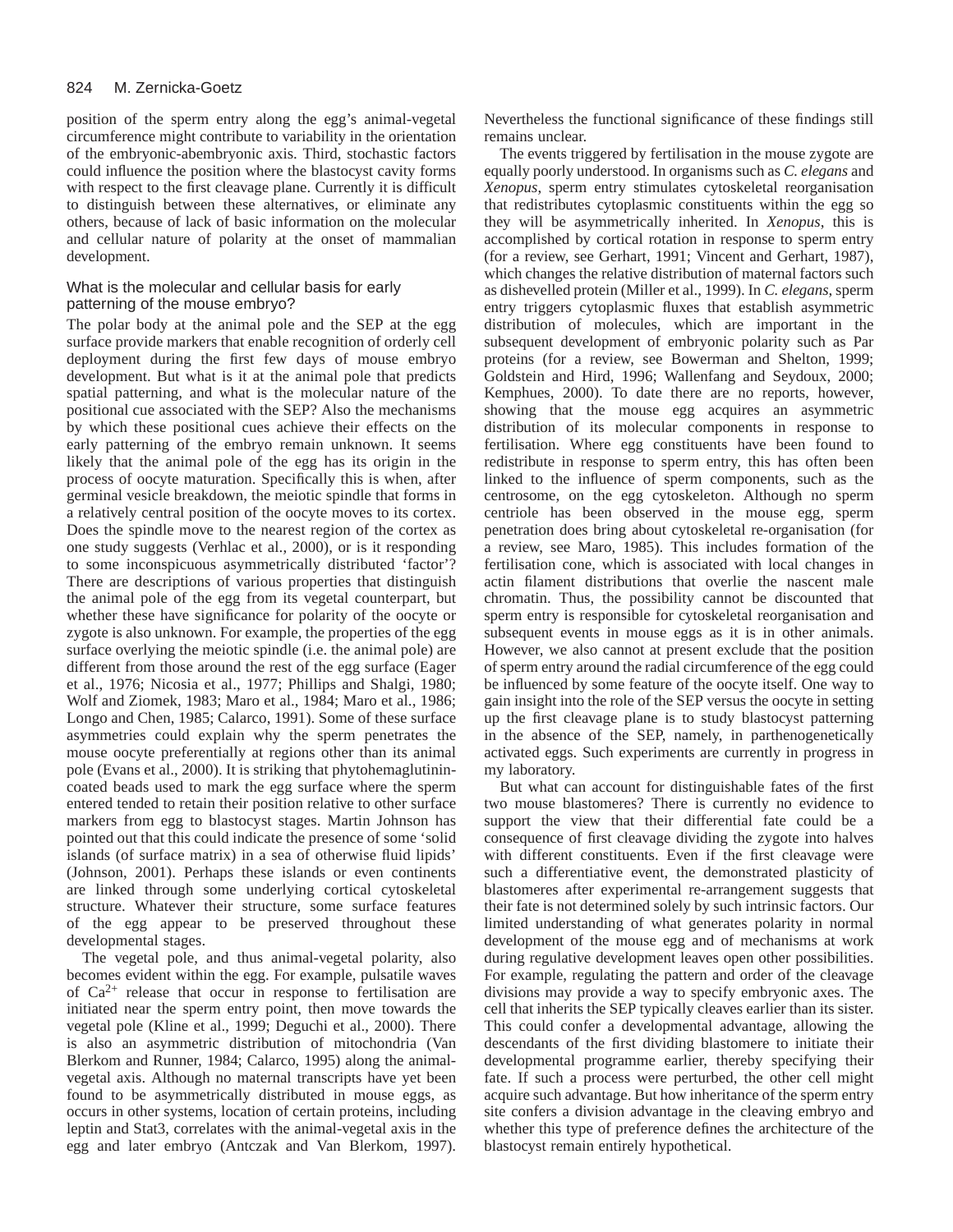## **Regulation and its relationship to early patterning**

It thus appears there is an underlying order in early mouse development that has previously been unappreciated. However, as for many other developmental concepts, the idea of early patterning in mammalian development is not new. Among its proponents were Dalcq and colleagues, who argued that spatial patterning of the early mammalian embryo is reflected in the polarised distribution of constituents (Dalcq, 1957; Mulnard, 1965) (reviewed by Denker, 1983). They proposed that such constituents were partitioned to different blastomeres by cleavage divisions as in other model systems with visible constituents. This proposal was based on histochemical analysis of acid phosphatases and other components that could be interpreted as representing cytoplasmic determinants. However, there was no experimental evidence for any role of such components in the subsequent differentiation of the blastomeres, and studies to establish the lineage history of early embryonic cells expressing such markers were lacking. Rather, this hypothesis appeared to be so much at odds with the results of subsequent work showing the plasticity of mammalian embryos that it was not embraced, but set aside.

Nevertheless, it could not be excluded that the preimplantation embryo might possess some inherent organisation ('cryptic preformation') that is overridden by its regulative ability following experimental perturbation (Graham, 1971). So what has the regulative ability of mouse embryos taught us and how can this accommodate the existence of such early patterning? Regulative capacity was first identified in rabbit and mouse embryos, and subsequently in other species, suggesting that it is characteristic of all eutherian mammals (reviewed by Papaioannou and Ebert, 1986). It was first observed that if single two-cell stage blastomeres are separated, each can fully participate in embryogenesis and has complete developmental potential (Seidel, 1952; Tarkowski, 1959a; Tarkowski, 1959b; Papaioannou et al., 1989). Tarkowski and Wroblewska found that such capacity became limited during cleavage and that isolated, individual four- or eight-cell mouse blastomeres formed mainly trophectoderm rather than a normal blastocyst (Tarkowski and Wroblewska, 1967). This limitation did not however arise from lack of differentiative capacity, because all four-cell mouse blastomeres and at least some eight-cell, 16 cell and even ICM cells maintain the ability to contribute to both ICM and trophectoderm lineages when combined with cells from other embryos to produce chimeras (Rossant, 1975; Rossant, 1976; Kelly, 1977; Kelly et al., 1978; Rossant and Lis, 1979; Rossant and Vijh, 1980; Tarkowski et al., 2001). Such studies revealing the plasticity of mammalian embryos led to the development of the key concept that the position of a blastomere within the embryo is important for its future destiny. To explain diversification of fate by seemingly identical, naïve early blastomeres, two major hypothesis were put forward. In the 'inside-outside' hypothesis, Tarkowski and Wroblewska proposed that the fate of blastomeres was a consequence of their having been exposed to different environments (Tarkowski and Wroblewska, 1967): blastomeres that come to lie inside the embryo, being surrounded by other cells, will differentiate into the cells of the ICM, and conversely those cells that stay outside will face the external environment and, thus, develop as trophectoderm cells. The inside-outside hypothesis accounts for the fact that isolated four- to eight-cell

blastomeres form mainly trophectoderm. This is because each cell has been reduced in size as a consequence of cleavage, so it no longer has enough mass to enclose a group of inner cells by the onset of trophectoderm differentiation. It was subsequently observed that in response to their location during cleavage, outer cells differentiate their surface features and cytoskeleton to become polarised in an outside-inside direction. Once acquired, such cellular polarity will endow progeny cells with different properties, depending upon the orientation of cleavage. Accordingly, the 'polarisation' hypothesis proposes that differences between blastomeres arise because of such cellular polarisation (Johnson and Ziomek, 1981; Johnson et al., 1981). This hypothesis accounts for the observed trophectoderm fate of cells that inherit the surface features, which differ in their cytoplasmic or cytocortical inheritance from those that lack such features. Both the insideoutside and the polarisation hypotheses thus attribute the 'decision' to differentiate into trophectoderm versus ICM to environmental information, although the factor(s) that would trigger such a decision remain unknown.

However, by focussing on the differentiation of ICM and trophectoderm, the earlier experimental studies and the ensuing hypotheses did not explore the question of why the ICM and blastocyst cavity form where they do, at opposite poles, thus defining the embryonic-abembryonic axis. This is a question not about the differentiative capacity of each blastomere, but about the organisation of the embryo as a whole. Now that we have more information about spatial development of the intact embryo, we need to accommodate it into a new hypothesis of how overall embryo form and pattern are initiated. The model proposing that the first cleavage division separates the egg into halves that follow different destinies (Piotrowska and Zernicka-Goetz, 2001; Gardner, 2001), together with lineage tracing studies (Piotrowska et al., 2001) provide the basis for such a hypothesis. This 'cleavage-driven' hypothesis proposes that blastocyst polarity arises from asymmetries generated during early cleavage of the embryo (Fig. 8). It predicts that either composition or behaviour of blastomeres differ along the future axes of the embryo, resulting in the overall polarised form of the blastocyst. This hypothesis does not therefore preclude a role for other information in guiding the differentiation into ICM and trophectoderm. This is because it postulates that the boundary between embryonic and abembryonic parts is not immediately adjacent to the interior margin of the blastocoel (blastocoel roof), but lies deeper within the ICM. Consequently, each blastomere will be expected typically to form both ICM and trophectoderm derivatives and this could proceed according to the previously proposed 'inside-outside' or 'polarisation' mechanisms. Thus, this 'cleavage-driven' hypothesis takes into account a role for early patterning information derived from the zygote, and also is actually compatible with existing models accounting for the differentiation of ICM and trophectoderm lineages.

# Moving towards a reconcilation of regulation and early patterning

Although the developmental flexibility of the mouse embryo is well established, only recently have experiments been performed in a way that brings regulative ability of the embryos into direct confrontation with the existence of their early patterning. This is because only now can we recognise early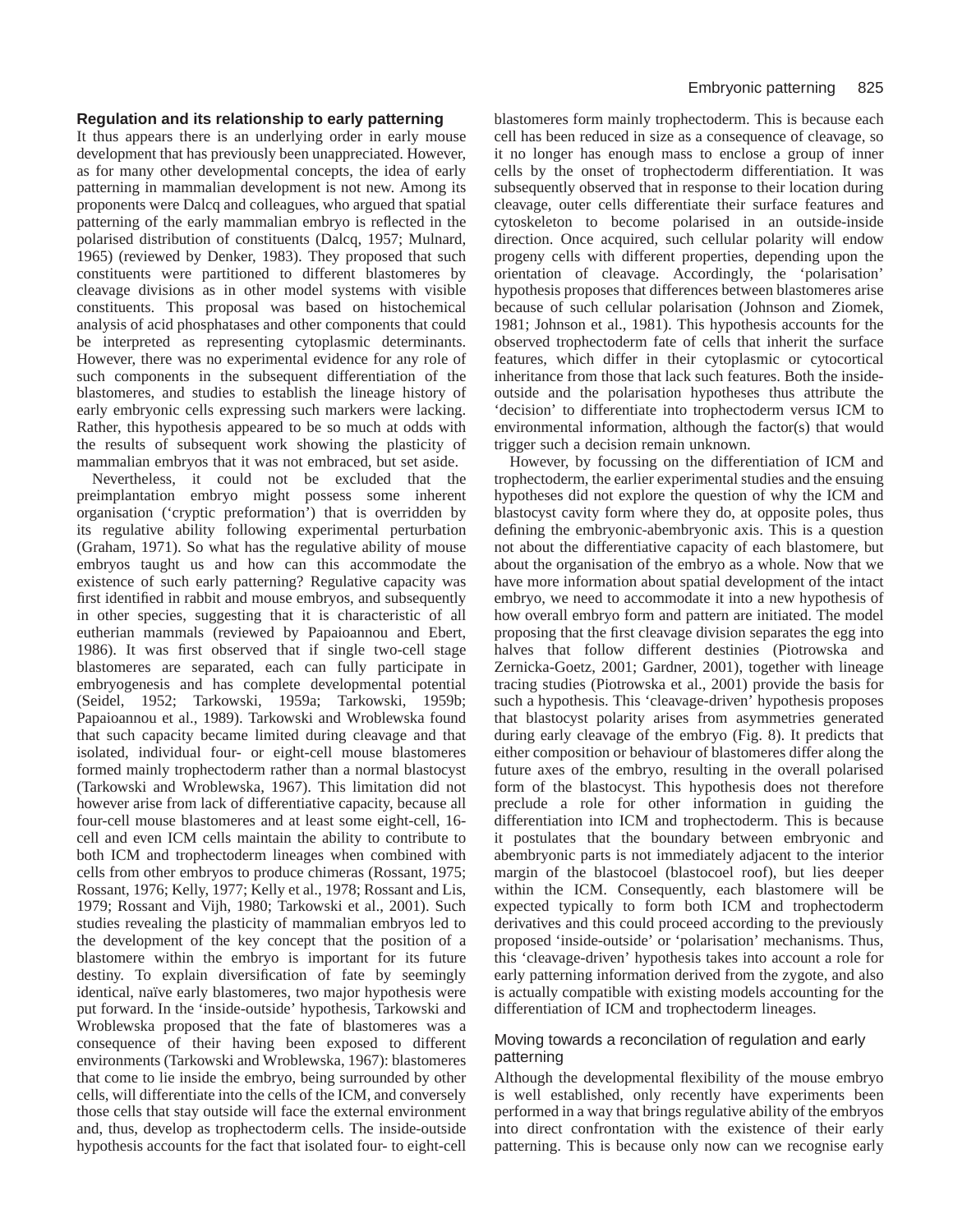

**The "Inside-Outside" and "Polarisation" hypotheses**

**Fig. 8.** Decision-making in the early mouse embryo. The prevailing models (upper panels) over the past 20-30 years have acknowledged a differentiation event that discriminates ICM (white) from trophectoderm (pale green) lineages. In the 'inside-outside' hypothesis Tarkowski and Wroblewska (Tarkowski and Wroblewska, 1967) proposed that the daughter cells that are directed inwards upon the 4th cell division (8- to 16-cell stage) encounter an environment that leads them to become ICM. However, in the 'polarisation' hypothesis, Johnson and Ziomek (Johnson and Ziomek, 1981) argued that blastomeres are polarised at the eight-cell stage, so the 4th and subsequent divisions can generate daughters with different cytoplasmic and cortical components, hence differing fates. The 'cleavage-driven' hypothesis incorporates elements of these earlier models for formation of the ICM and the trophectoderm, but recognises the novel findings that the first cleavage divides the embryo into its future embryonic (red) and abembryonic (blue) parts. The progeny of the two-cell blastomere that has a division advantage at the second cleavage tend to occupy the embryonic part, while the progeny of the later dividing blastomere tend to occupy the abembryonic part of the blastocyst. The blastocyst cavity is often slightly tilted from the embryonic-abembryonic clonal border. This 'cleavage-driven' hypothesis proposes that blastocyst polarity arises from asymmetries that are generated during early cleavage of the embryo. Thus, it predicts that either composition or behaviour of blastomeres differ along the future axes of the embryo, resulting in the overall polarised form of the blastocyst.

landmarks of mouse polarity that enable us to ask whether potential 'spatial information' is localised to specific polar regions of the egg. The studies performed to address this question have thus far concentrated on the animal-vegetal axis of the egg. They showed that removal of cytoplasmic and cortical components either of the animal or vegetal pole of the egg (Zernicka-Goetz, 1998) or polar cytoplasm at the two- or eight-cell stages (Ciemerych et al., 2000) was compatible with full-term development. How could such regulative ability, which includes even the capacity to recuperate from loss or redistribution of egg poles, be reconciled with early patterning? Taken at face value, these findings would seem inconsistent with a role for spatial patterning in the egg or early embryo. But are they?

A solution to this dilemma may become clear once we understand better the mechanisms by which polarity is established in normal development and learn what actually occurs when an embryo recovers from experimental manipulations. At present there are several possibilities that could account for regulative responses in the context of normal development. First, regulative ability might mean that when the initial polarity of the egg is perturbed, it becomes reestablished. For this to occur, positional information would have to be preserved at least to some extent. There could be, for example, a morphogenetic gradient in the egg or embryo that relies on the relative and not the absolute concentration of a morphogen. In this case, even after one pole is removed, the gradient could persist and still be able to direct proper development. It is also possible that either remaining pole of the egg is able to define polarity because it contains information that identifies it as one end of an axis. Thus, in the experimental manipulations described above, polarity would have been disturbed but not really destroyed. Second, regulative development might indicate that when intrinsic polarity is disturbed or destroyed, other asymmetries in the embryo itself or its environment can be adopted as spatial cues to re-establish polarity. In such event, the axes of the regulating embryo might not have the original orientation as in the unperturbed embryo, but might nevertheless arise out of the tendency to polarise using whatever cues might be available in those altered circumstances. A third possibility is, of course, that polarity had not actually been disturbed in experiments that cut away poles of the egg or embryos (Zernicka-Goetz, 1998; Ciemerych et al., 2000). This would be the case if polarised components were sequestered not into the animal or vegetal poles, but resided in other regions, such as at the sides of the egg or embryo, or if they were spatially distributed according to some other positional cue. Alternatively, if the polarity of an embryo were defined through a polarised component such as the cytoskeleton, then it could persist even in a fragment of the embryo. Finally, even in normal development, mammalian embryonic axes could be established by a combination of intrinsic positional cues in the zygote and by the interactions of cells with each other or with their environment. Such a mechanism would also explain the great versatility of the early mammalian embryo. Overall, the regulative aspects of development might provide safeguards that, as in other biological processes, ensure a robust, failsafe system.

In conclusion, even though the mouse embryo shows great flexibility, it appears that its polarity is developing at the very beginning of embryonic life. Consequently, early patterning and regulative ability are interwoven, rather than being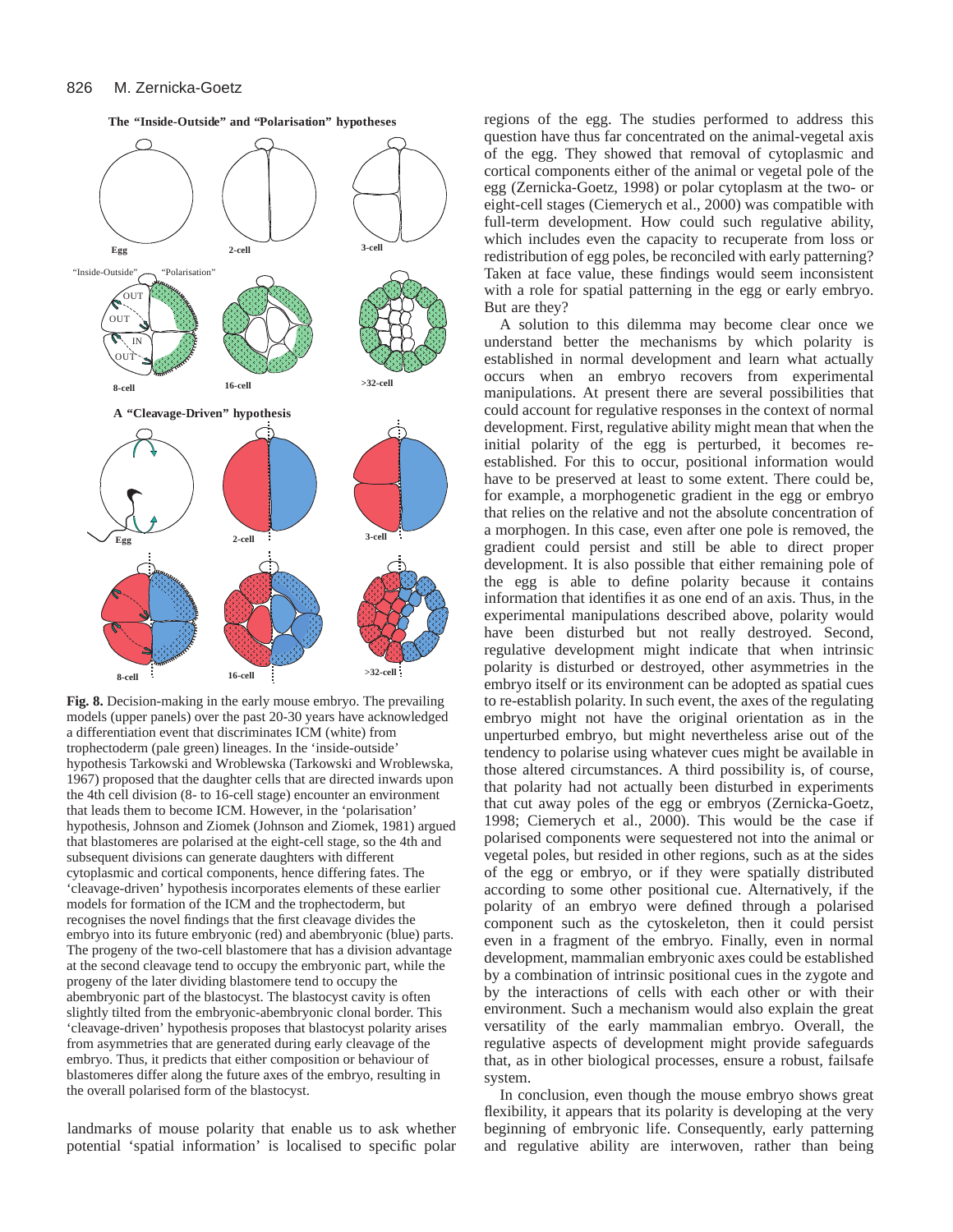mutually exclusive. This is perhaps what enables embryos to endure the traumas that we impose on them as well as to accommodate naturally occurring variability. One of the benefits of understanding in molecular terms how the embryo becomes polarised at its earliest stages will be insight into how these regulative processes actually occur. Finally, the recent findings showing a link between earlier and later axial development of the mouse embryo imply that mammals may not be so exceptional after all in how and when their polarity is acquired. But still we wait to learn how far the two-centuryold statement of Geoffroy Saint-Hilaire (Geoffroy Saint-Hilaire, 1807) applies to mammals: 'Nature works constantly with the same materials. She is ingenious to vary only the forms. As if, in fact, she were restricted to the same primitive ideas, one sees her tend always to cause the same elements to reappear, in the same number, in the same circumstances, and with the same connections'.

I apologise to all those authors whose original work I could not cite owing to limitation of space. I appreciate invaluable discussions with Chris Graham about patterning in early mouse development, and I also thank David Glover, Roger Pedersen and Peter Lawrence for kindly commenting on the draft of this manuscript. I am grateful to Lister Foundation for Preventive Medicine and Wellcome Trust for support, and I acknowledge my yet unborn daughter for keeping me company while I was writing this review.

# **REFERENCES**

- **Acampora, D., Mazan, S., Lallemand, Y., Avantaggiato, V., Maury, M.,** Simeone, A. and Brulet, P. (1995). Forebrain and midbrain regions are deleted in Otx2–/– mutants due to a defective anterior neuroectoderm specification during gastrulation. *Development* **121**, 3279-3290.
- **Ang, S. L., Conlon, R. A., Jin, O. and Rossant, J.** (1994). Positive and negative signals from mesoderm regulate the expression of mouse Otx2 in ectoderm explants. *Development* **120**, 2979-2989.
- **Ang, S. L., Jin, O., Rhinn, M., Daigle, N., Stevenson, L. and Rossant, J.** (1996). A targeted mouse Otx2 mutation leads to severe defects in gastrulation and formation of axial mesoderm and to deletion of rostral brain. *Development* **122**, 243-252.
- **Angerer, L. M. and Angerer, R. C.** (1999). Regulative development of the sea urchin embryo: signalling cascades and morphogen gradients. *Semin. Cell Dev. Biol*. **10**, 327-334.
- Antczak, M. and Van Blerkom, J. (1997). Oocyte influences on early development: the regulatory proteins leptin and STAT3 are polarized in mouse and human oocytes and differentially distributed within the cells of the preimplantation stage embryo. *Mol. Hum. Reprod.* **3**, 1067-1086.
- **Bachiller, D., Klingensmith, J., Kemp, C., Belo, J. A., Anderson, R. M., May, S. R., McMahon, J. A., McMahon, A. P., Harland, R. M., Rossant, J. and De Robertis, E. M.** (2000). The organizer factors Chordin and Noggin are required for mouse forebrain development. *Nature* **403**, 658-661.
- Bachvarova, R. F. (1999). Establishment of anterior-posterior polarity in avian embryos. *Curr. Opin. Genet. Dev.* **9**, 411-416.
- **Balakier, H. and Pedersen, R. A.** (1982). Allocation of cells to inner cell mass and trophectoderm lineages in preimplantation mouse embryos. *Dev. Biol.* **90**, 352-362.
- **Beddington, R. S., Morgernstern, J., Land, H. and Hogan, A.** (1989). An in situ transgenic enzyme marker for the midgestation mouse embryo and the visualization of inner cell mass clones during early organogenesis. *Development* **106**, 37-46.
- **Beddington, R. S. and Robertson, E. J.** (1998). Anterior patterning in mouse. *Trends Genet.* **14**, 277-284.
- **Beddington, R. S. and Robertson, E. J.** (1999). Axis development and early asymmetry in mammals. *Cell* **96**, 195-209.
- **Behringer, R. R., Wakamiya, M., Tsang, T. E. and Tam, P. P. L.** (2000). A flattened mouse embryo: leveling the playing field. *Genesis* **28**, 23-30.
- **Belo, J. A., Bouwmeester, T., Leyns, L., Kertesz, N., Gallo, M., Follettie, M. and De Robertis, E. M.** (1997). Cerberus-like is a secreted factor with

neutralizing activity expressed in the anterior primitive endoderm of the mouse gastrula. *Development* **68**, 45-57.

- **Bennett, J.** (1982). Sperm entry point is related to early division of mouse blastomeres. *J. Cell Biol.* **95**, 163a.
- **Biben, C., Stanley, E., Fabri, L., Kotecha, S., Rhinn, M., Drinkwater, C. et al. (**1998). Murine cerberus homologue mCer-1: a candidate anterior patterning molecule. *Dev. Biol.* **194**, 135-151.
- **Blum, M., Gaunt, S. J., Cho, K. W., Steinbeisser, H., Blumberg, B., Bittner, D. and De Robertis, E. M.** (1992). Gastrulation in the mouse: the role of the homeobox gene goosecoid. *Cell* **69**, 1097-1106.
- **Bowerman, B. and Shelton, C. A.** (1999). Cell polarity in the early Caenorhabditis elegans embryo. *Curr. Opin. Genet. Dev.* **9**, 390-395.
- **Calarco, P. G.** (1991). Fertilization of the mouse oocyte. *J. Electron Microsc. Tech.* **17**, 401-411.
- **Calarco, P. G.** (1995). Polarization of mitochondria in the unfertilized mouse oocyte. *Dev. Genet.* **16**, 36-43.
- **Cameron, R. A., Fraser, S. E., Britten, R. J. and Davidson, E. H.** (1989). The oral-aboral axis of a sea urchin embryo is specified by first cleavage. *Development* **106**, 641-647.
- **Ciemerych, M. A., Mesnard, D. and Zernicka-Goetz, M.** (2000). Animal and vegetal poles of the mouse egg predict the polarity of the embryonic axis, yet are nonessential for development. *Development* **127**, 3467-3474.
- **Conlon, F. L., Lyons, K. M., Takaesu, N., Barth, K. S., Kispert, A., Herrmann, B. and Robertson, E. J.** (1994). A primary requirement for nodal in the formation and maintenance of the primitive streak in the mouse. *Development* **120**, 1919-1928.
- **Copp, A. J.** (1979). Interaction between inner cell mass and trophectoderm of the mouse blastocyst. II. The fate of the polar trophectoderm. *J. Embryol. Exp. Morphol*. **51**, 109-120.
- **Dalcq, A. M.** (1957). *Introduction to General Embryology.* London: Oxford University Press.
- **Davidson, E. H.** (1989). Lineage-specific gene expression and the regulative capacities of the sea urchin embryo: a proposed mechanism. *Development* **105**, 421-445.
- **Denker, H. W.** (1983). Cell lineage, determination and differentiation in earliest developmental stages in mammals. *Bibl. Anat.* **24**, 22-58.
- **Deguchi, R., Shirakawa, H., Oda, S., Mohri, T. and Miyazaki, S.** (2000). Spatiotemporal analysis of  $Ca^{2+}$  waves in relation to the sperm entry site and animal-vegetal axis during  $Ca^{2+}$  oscillations in fertilized mouse eggs. *Dev. Biol.* **218**, 299-313.
- **Ding, J., Yang, L., Yan, Y. T., Chen, A., Desai, N., Wynshaw-Boris, A. and Shen, M. M.** (1998). Cripto is required for correct orientation of the anterior-posterior axis in the mouse embryo. *Nature* **395**, 702-707.
- **Dyce, J., George, M., Goodall, H. and Fleming, T. P.** (1987). Do trophectoderm and inner cell mass cells in the mouse blastocyst maintain discrete lineages? *Development* **100**, 685-698.
- Eager, D. D., Johnson, M. H. and Thurley, K. W. (1976). Ultrastructural studies on the surface membrane of the mouse egg. *J. Cell Sci.* **22**, 345-353.
- **Evans, J. P., Foster, J. A., McAvey, B. A., Gerton, G. L., Kopf, G. S. and** Schultz, R. M. (2000). Effects of perturbation of cell polarity on molecular markers of sperm-egg binding sites on mouse eggs. *Biol. Reprod.* **62**, 76-84.
- **Fleming, T. P.** (1987). A quantitative analysis of cell allocation to trophectoderm and inner cell mass in the mouse blastocyst. *Dev. Biol.* **119**, 520-531.
- Foley, A. C., Skromne, I. and Stern, C. D. (2000). Reconciling different models of forebrain induction and patterning: a dual role for the hypoblast. *Development* **127**, 3839-3854.
- Garbutt, C. L., Johnson, M. H. and George, M. A. (1997a). When and how does cell division order influence cell allocation to the inner cell mass of the mouse blastocyst? *Development* **100**, 325-332.
- Garbutt, C. L., Chisholm, J. C. and Johnson, M. H. (1997b). The establishment of the embryonic-abembryonic axis in the mouse embryo. *Development* **100**, 125-134.
- Gardner, R. L. (1984). An in situ cell marker for clonal analysis of development of the extraembryonic endoderm in the mouse. *J. Embryol. Exp. Morphol.* **80**, 251-288.
- Gardner, R. L. (1997). The early blastocyst is bilaterally symmetrical and its axis of symmetry is aligned with the animal-vegetal axis of the zygote in the mouse. *Development* **124**, 289-301.
- Gardner, R. L. (2001). Specification of embryonic axes begins before cleavage in normal mouse development. *Development* **128**, 839-847.
- Gardner, R. L. and Cockroft, D. L. (1998). Complete dissipation of coherent clonal growth occurs before gastrulation in mouse epiblast. *Development* **125**, 2397-2402.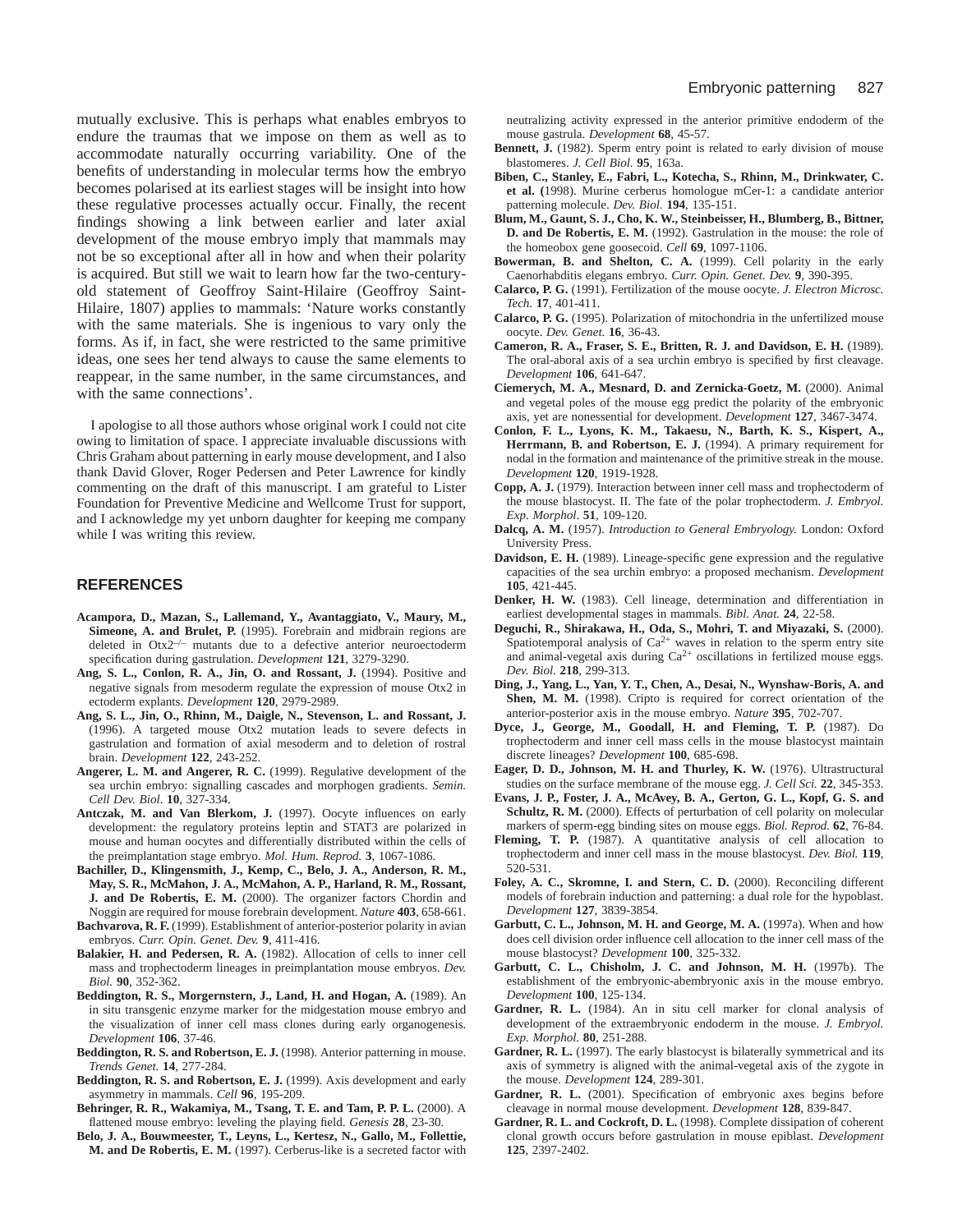#### 828 M. Zernicka-Goetz

- Gardner, R. L., Meredith, M. R. and Altman, D. G. (1992). Is the anteriorposterior axis of the fetus specified before implantation in the mouse? *J. Exp. Zool.* **264**, 437-443.
- **Geoffroy Saint-Hilaire, E.** (1807). Considerations sur les pieces de la tete osseuse de animaux vertebrés, et particulierment sur celles du crane des oiseaux. *Ann. Mus. Hist. Nat.* **10**, 342-343
- **Gerhart, J., Doniach, T. and Stewart, R.** (1991). In *Gastrulation: Movements, Patterns and Molecules* (ed. R. Keller, W. H. Clark and F. Griffin), pp. 57-76. New York: Plenum.
- **Golden, A. (**2000). Cytoplasmic flow and the establishment of polarity in C. elegans 1-cell embryos. *Curr. Opin. Genet. Dev.* **10**, 414-420.
- **Goldstein, B. and Hird, S. N.** (1996). Specification of the anteroposterior axis in Caenorhabditis elegans. *Development* **122**, 1467-1474.
- **Gotta, M. and Ahringer, J.** (2001). Axis determination in *C. elegans*: initiating and transducing polarity. *Curr. Opin. Genet. Dev.* **11**, 367-373.
- **Graham, C. F.** (1971). The design of the mouse blastocyst. *Symp. Soc. Exp. Biol. Med.* **25**, 371-378.
- **Graham, C. F. and Deussen, Z. A.** (1978). Features of cell lineage in preimplantation mouse development. *J. Embryol. Exp. Morphol*. **48**, 53-72.
- **Graper, L.** (1929). Die Primitiventwicklung des Huhnchens stereokinematischen Untersuchungen, kontrolliert durch vital Farbmarkierung und verglicken mit der Entwicklung anderer Wirbeltier. *Roux. Arch. Entwicklungsmech. Org.* **116**, 382-429.
- **Gurdon, J. B.** (1992). The generation of diversity and pattern in animal development. *Cell* **68**, 185-199.
- **Horstadius, S.** (1973). *Experimental Embryology of Echinoderms.* Oxford: Clarendon Press.
- **Huber, G. C.** (1915) The development of the albino rat, Mus norvegicus albinus. I. From the pronuclear stage to the stage of mesoderm anlage: end of the first to the end of the ninth day. *J. Morphol.* **26**, 247-358.
- Jeffery, W. R. (2001). Determinants of cell and positional fate in ascidian embryos. *Int. Rev. Cytol.* **203**, 3-62.
- **Johnson, M. H.** (2001). Mammalian development: axes in the egg? *Curr Biol.* **11**, R281-R284.
- Johnson, M. H. and Ziomek, C. A. (1981). The foundation of two distinct cell lineages within the mouse morula. *Cell* **24**, 71-80.
- **Johnson, M. H., Pratt., H. P. M. and Handyside, A. H.** (1981). The generation and recognition of positional information in the preimplantation mouse embryo. In *Cellular and Molecular Aspects of Implantation* (ed. S. R. Glasser and D. W. Bullock), pp. 55-74. New York: Plenum Press.
- **Kelly, S. J.** (1977). Studies of the developmental potential of 4- and 8-cell stage mouse blastomeres. *J. Exp. Zool.* **200**, 365-376.
- **Kelly, S. J, Mulnard, J. G. and Graham, C. F.** (1978).Cell division and cell allocation in early mouse development. *J. Embryol. Exp. Morphol*. **48**, 37- 51.
- **Kemphues K.** (2000). PARsing embryonic polarity. *Cell* **101**, 345-348.
- **Kimura, C., Yoshinaga, K., Tian, E., Suzuki, M., Aizawa, S. and Matsuo, I.** (2000). Visceral endoderm mediates forebrain development by suppressing posteriorizing signals. *Dev. Biol.* **225**, 304-321.
- **Kimura, C., Shen, M. M., Takeda, N., Aizawa, S. and Matsuo, I.** (2001). Complementary functions of Otx2 and Cripto in initial patterning of mouse epiblast. *Dev. Biol.* **235**, 12-32.
- **Kinder, S. J., Tsang, T. E., Ang, S. L., Behringer, R. R. and Tam, P. P.** (2001). Defects of the body plan of mutant embryos lacking Lim1, Otx2 or Hnf3beta activity. *Int. J. Dev. Biol.* **45**, 347-355.
- **King, M. L., Zhou, Y. and Bubunenko, M.** (1999). Polarizing genetic information in the egg: RNA localization in the frog oocyte. *BioEssays* **21**, 546-557.
- Kline, D., Mehlmann, L., Fox, C. and Terasaki, M. (1999). The cortical endoplasmic reticulum (ER) of the mouse egg: localization of ER clusters in relation to the generation of repetitive calcium waves. *Dev. Biol.* **215**, 431- 442.
- **Labouesse, M. and Mango, S. E.** (1999). Patterning the C. elegans embryo: moving beyond the cell lineage. *Trends Genet.* **15**, 307-313.
- **Lawson, K. A., Dunn, N. R., Roelen, B. A., Zeinstra, L. M., Davis, A. M., Wright, C. V., Korving, J. P. and Hogan, B. L.** (1999). Bmp4 is required for the generation of primordial germ cells in the mouse embryo. *Genes Dev.* **13**, 424-436.
- Lawson, K. A., Meneses, J. J. and Pedersen, R. A. (1991). Clonal analysis of epiblast fate during germ layer formation in the mouse embryo. *Development* **113**, 891-911.
- **Liu, P., Wakamiya, M., Shea, M. J., Albrecht, U., Behringer, R. R. and Bradley, A.** (1999). Requirement for Wnt3 in vertebrate axis formation. *Nat. Genet.* **22**, 361-365.
- **Longo, F. J. and Chen, D. Y.** (1985). Development of cortical polarity in mouse eggs: involvement of the meiotic apparatus. *Dev. Biol.* **107**, 382- 394.
- Lu, C. C., Brennan, J. and Robertson, E. J. (2001). From fertilization to gastrulation: axis formation in the mouse embryo. *Curr. Opin. Genet. Dev.* **11**, 384-392.
- **Maro, B.** (1985). Fertilisation and the cytoskeleton in the mouse. *BioEssays* **3**, 18-21.
- Maro, B., Johnson, M. H., Pickering, S. J. and Flach, G. (1984). Changes in actin distribution during fertilization of the mouse egg. *J. Embryol. Exp. Morphol.* **81**, 211-237.
- Maro, B., Johnson, M. H., Webb, M. and Flach, G. (1986). Mechanism of polar body formation in the mouse oocyte: an interaction between the chromosomes, the cytoskeleton and the plasma membrane. *J. Embryol. Exp. Morphol.* **92**, 11-32.
- **Martinez-Barbera, J. P., Clements, M., Thomas, P., Rodriguez, T., Meloy, D., Kioussis, D. and Beddington, R. S.** (2000). The homeobox gene Hex is required in definitive endodermal tissues for normal forebrain, liver and thyroid formation. *Development* **127**, 2433-2445.
- **Matsuo, I., Kuratani, S., Kimura, C., Takeda, N. and Aizawa, S.** (1995). Mouse Otx2 functions in the formation and patterning of rostral head. *Genes Dev.* **9**, 2646-2658.
- **McCain, E. R. and McClay, D. R.** (1994). The establishment of bilateral symmetry in sea urchin embryos. *Development* **120**, 395-404.
- **McLaren, A.** (1976) *Mammalian Chimaeras*. Cambridge, UK: Cambridge University Press.
- **Miller, J. R., Rowning, B. A., Larabell, C. A., Yang-Snyder, J. A., Bates, R. L. and Moon, R. T.** (1999). Establishment of the dorsal-ventral axis in Xenopus embryos coincides with the dorsal enrichment of dishevelled that is dependent on cortical rotation. *J. Cell Biol.* **146**, 427-437.
- **Mukhopadhyay, M., Shtrom, S., Rodriguez-Esteban, C., Chen, L., Tsukui, T., Gomer, L., Dorward, D. W., Glinka, A., Grinber, A., Huang, S.-P. et al.** (2001). Dickkopf 1 is required for embryonic head induction and limb morphogenesis in the mouse. *Dev. Cell* **1**, 423-434.
- **Mulnard, J. G.** (1965). Studies of regulation of mouse ova *in vitro.* In *Preimplantation Stages of Pregnancy* (*Ciba Found. Symp.*), pp. 123-138.
- **Nicosia, S. V., Wolf, D. P. and Inoue, M.** (1977). Cortical granule distribution and cell surface characteristics in mouse eggs. *Dev. Biol.* **57**, 56-74.
- Papaioannou, V. E. and Ebert, K. M. (1986). Comparative aspects of embryo manipulation in mammals In *Experimental Approaches to Mammalian Embryonic Development* (ed. J. Rossant and R. A. Pedersen), pp. 67-96. Cambridge: Cambridge University Press.
- **Papaioannou, V. E., Mkandawire, J. and Biggers, J. D.** (1989). Development and phenotypic variability of genetically identical half mouse embryos. *Development* **106**, 817-827.
- **Pedersen, R. A., Wu, K. and Balakier, H.** (1986). Origin of the inner cell mass in mouse embryos: cell lineage analysis by microinjection. *Dev. Biol.* **117**, 581-595.
- **Perea-Gomez, A., Lawson, K. A., Rhinn, M., Zakin, L., Brulet, P., Mazan, S. and Ang, S. L.** (2001). Otx2 is required for visceral endoderm movement and for the restriction of posterior signals in the epiblast of the mouse embryo. *Development* **128**, 753-765.
- Phillips, D. M. and Shalgi, R. (1980). Surface architecture of the mouse and hamster zona pellucida and oocyte. *J. Ultrastruct. Res.* **72**, 1-12.
- Piotrowska, K. and Zernicka-Goetz, M. (2001). Role for sperm in spatial patterning of the early mouse embryo. *Nature* **409**, 517-521.
- **Piotrowska, K., Wianny,F., Pedersen, R. A. and Zernicka-Goetz, M.** (2001). Blastomeres arising from the first cleavage division have distinguishable fates in normal mouse development. *Development* **128**, 3739-3748.
- Plusa, B., Piotrowska, K and Zernicka-Goetz, M. (2002). Sperm entry position provides a surface marker of the first cleavage plane of the mouse zygote. *Genesis* (in press).
- **Riechmann, V. and Ephrussi, A.** (2001). Axis formation during *Drosophila* oogenesis. *Curr. Opin. Genet. Dev.* **11,** 374-383.
- **Rhinn, M., Dierich, A., Shawlot, W., Behringer, R. R., Le Meur, M. and** Ang, S. L. (1998). Sequential roles for Otx2 in visceral endoderm and neuroectoderm for forebrain and midbrain induction and specification. *Development* **125**, 845-856.
- **Rhinn, M., Dierich, A., Le Meur, M. and Ang, S.** (1999). Cell autonomous and non-cell autonomous functions of Otx2 in patterning the rostral brain. *Development* **126**, 4295-4304.
- **Roegiers, F., Djediat, C., Dumollard, R., Rouviere, C. and Sardet, C.** (1999). Phases of cytoplasmic and cortical reorganizations of the ascidian